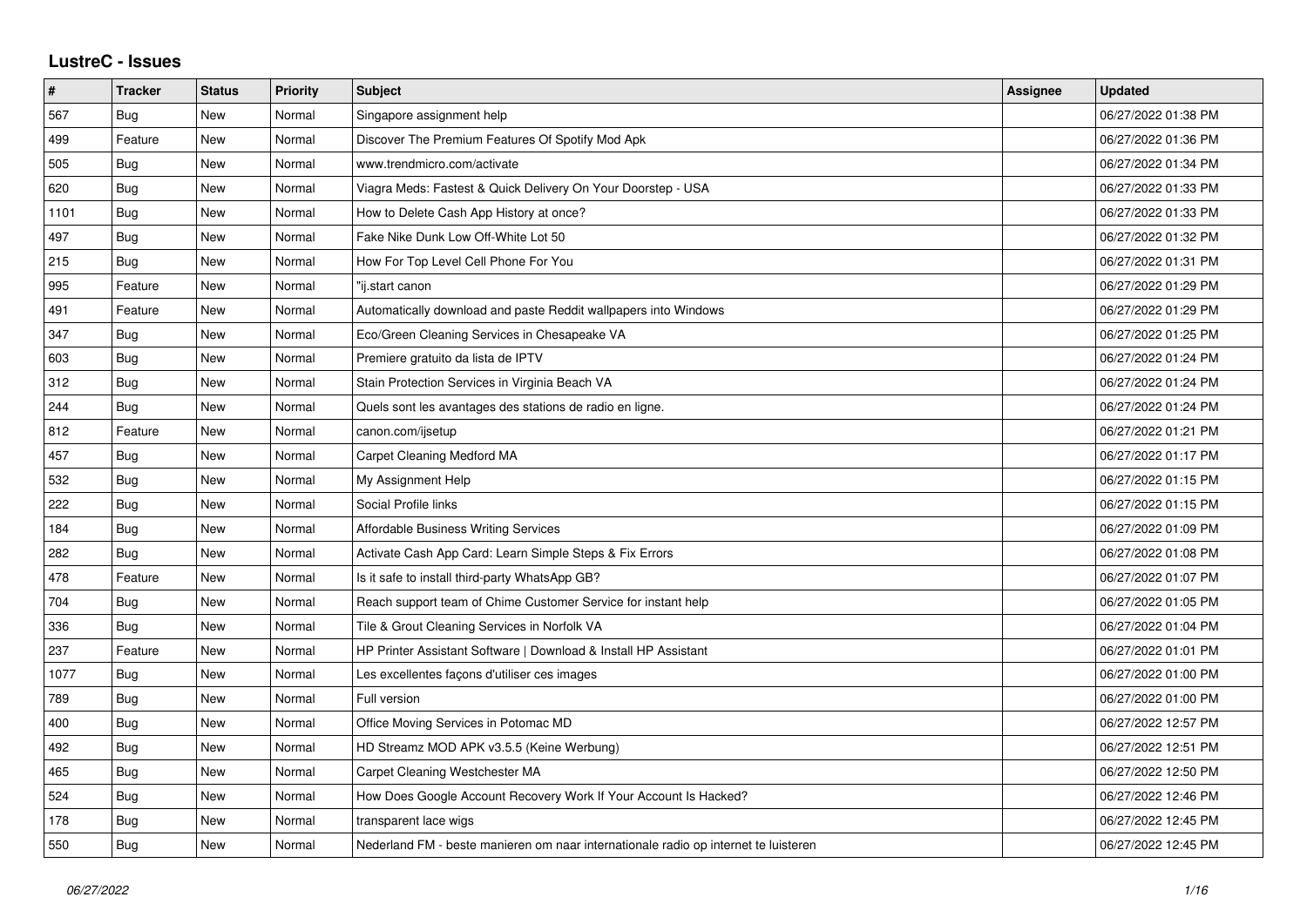| $\vert$ # | <b>Tracker</b> | <b>Status</b> | <b>Priority</b> | <b>Subject</b>                                                              | <b>Assignee</b> | <b>Updated</b>      |
|-----------|----------------|---------------|-----------------|-----------------------------------------------------------------------------|-----------------|---------------------|
| 146       | <b>Bug</b>     | New           | Normal          | bayabais                                                                    |                 | 06/27/2022 12:39 PM |
| 493       | Feature        | <b>New</b>    | High            | chainsaw dance                                                              |                 | 06/27/2022 12:37 PM |
| 687       | Bug            | New           | Normal          | How to use twitch.tv/activate?                                              |                 | 06/27/2022 12:34 PM |
| 219       | <b>Bug</b>     | <b>New</b>    | Normal          | Free Ringtones for Cell Phones.                                             |                 | 06/27/2022 12:33 PM |
| 716       | Bug            | <b>New</b>    | Normal          | La celebración de un BabyShower.                                            |                 | 06/27/2022 12:29 PM |
| 668       | <b>Bug</b>     | New           | Normal          | Get to know Cash App Refund Process here                                    |                 | 06/27/2022 12:28 PM |
| 801       | Bug            | New           | Normal          | Who Is an ETL Engineer                                                      |                 | 06/27/2022 12:25 PM |
| 526       | Bug            | New           | Normal          | Soundcloud to mp3 converter - Download Soundcloud songs                     |                 | 06/27/2022 12:24 PM |
| 564       | <b>Bug</b>     | New           | Normal          | How To Install RepelisPlus On Your Android Phone?                           |                 | 06/27/2022 12:23 PM |
| 461       | Bug            | New           | Normal          | Germs Removal Medford MA                                                    |                 | 06/27/2022 12:21 PM |
| 253       | Bug            | New           | Normal          | Florence Lawrence                                                           |                 | 06/27/2022 12:18 PM |
| 246       | <b>Bug</b>     | New           | Normal          | The Beast App                                                               |                 | 06/27/2022 12:17 PM |
| 615       | Bug            | <b>New</b>    | Normal          | CheapestMedsShop   100% Safe Medicines Online in USA UK & AUS.              |                 | 06/27/2022 12:14 PM |
| 211       | Bug            | New           | Normal          | Problem in Cash App rebate? Call Cash App customer service number for help. |                 | 06/27/2022 12:09 PM |
| 703       | Bug            | <b>New</b>    | Normal          | For real-time help, dial Facebook customer service number                   |                 | 06/27/2022 12:08 PM |
| 181       | <b>Bug</b>     | New           | Normal          | <b>Healthcare Custom Writing Services</b>                                   |                 | 06/27/2022 12:06 PM |
| 279       | <b>Bug</b>     | New           | High            | What is an essential feature of an internal communications app?             |                 | 06/27/2022 12:05 PM |
| 183       | Bug            | <b>New</b>    | Normal          | Nursing Assignment Help Online                                              |                 | 06/27/2022 12:05 PM |
| 609       | <b>Bug</b>     | New           | High            | Online Trusted Medicine Store in US for Health - Genericmedsupply           |                 | 06/27/2022 12:02 PM |
| 233       | Bug            | New           | Normal          | Anauthorsway.com: My User Experience                                        |                 | 06/27/2022 12:02 PM |
| 770       | Bug            | New           | Normal          | Canon IJ Network Tool                                                       |                 | 06/27/2022 11:57 AM |
| 644       | <b>Bug</b>     | New           | Normal          | <b>TeaTV App Review</b>                                                     |                 | 06/27/2022 11:47 AM |
| 817       | Bug            | <b>New</b>    | Normal          | Pacman 30th Anniversary                                                     |                 | 06/27/2022 11:47 AM |
| 537       | Bug            | New           | Normal          | Get tech assistance with customer support on ATT Yahoo email login issue.   |                 | 06/27/2022 11:44 AM |
| 289       | <b>Bug</b>     | New           | Normal          | Recover Yahoo Mail Forgotten Password - Explore Kanata Chinese              |                 | 06/27/2022 11:44 AM |
| 258       | <b>Bug</b>     | <b>New</b>    | Normal          | Fake Nike Dunk High AMBUSH Deep Royal                                       |                 | 06/27/2022 11:39 AM |
| 197       | <b>Bug</b>     | New           | Normal          | SBL JABORANDI PLUS HAIR OIL - COMPLETE SCALP CARE (100ML)                   |                 | 06/27/2022 11:35 AM |
| 248       | <b>Bug</b>     | New           | Normal          | Mobile ringtones and attractiveness ringtones                               |                 | 06/27/2022 11:32 AM |
| 169       | <b>Bug</b>     | New           | Normal          | CV Maker - UAE CV Writing Agency                                            |                 | 06/27/2022 11:27 AM |
| 255       | Feature        | New           | Normal          | best doctor for psoriasis                                                   |                 | 06/27/2022 11:17 AM |
| 345       | Bug            | New           | Normal          | Stain Protection Services in Chesapeake VA                                  |                 | 06/27/2022 11:15 AM |
| 245       | <b>Bug</b>     | New           | Normal          | Write My Essay For Me Cheap                                                 |                 | 06/27/2022 11:15 AM |
| 480       | <b>Bug</b>     | New           | Normal          | Nur Online Shop                                                             |                 | 06/27/2022 11:10 AM |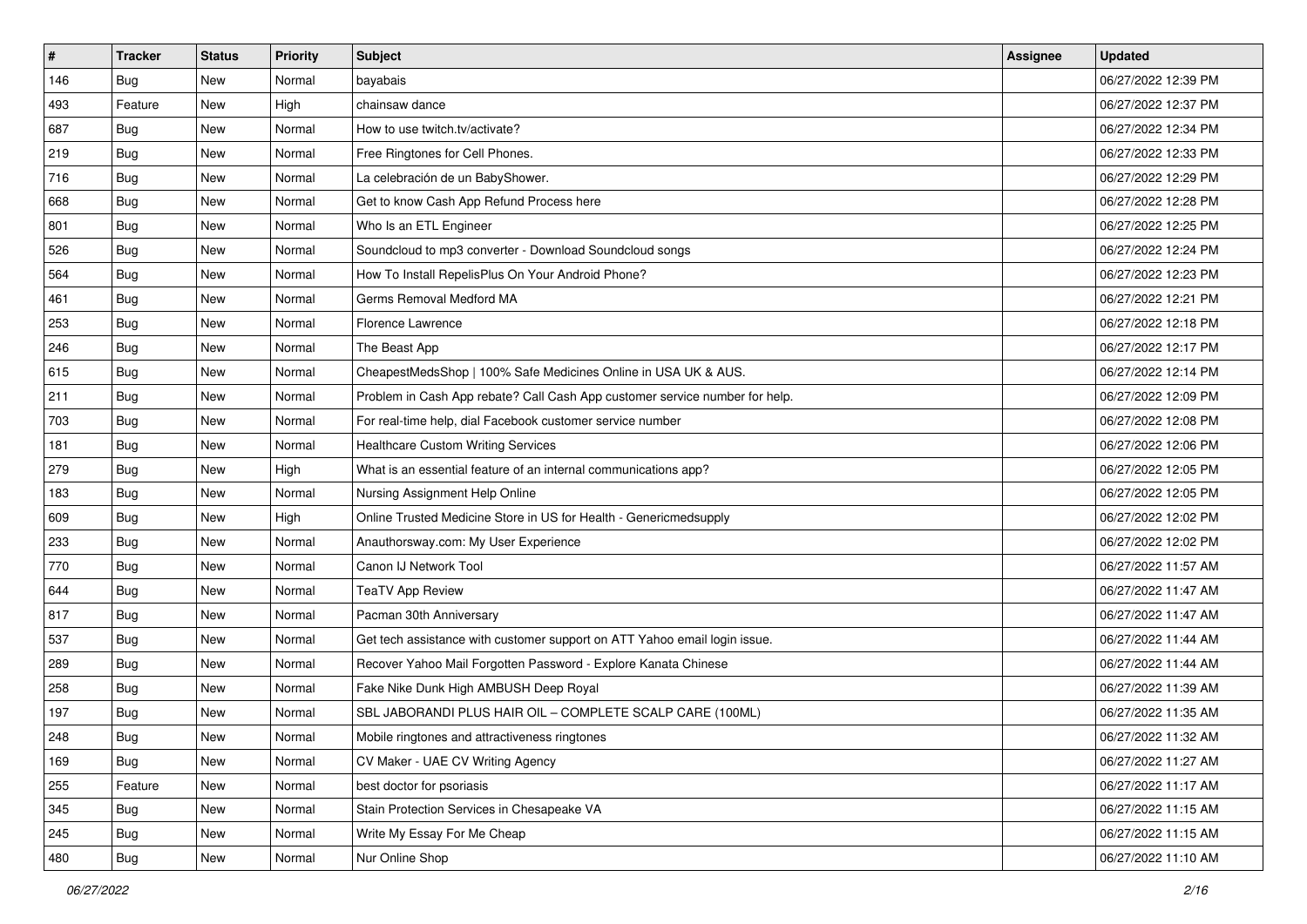| $\vert$ # | <b>Tracker</b> | <b>Status</b> | <b>Priority</b> | <b>Subject</b>                                                                         | Assignee | <b>Updated</b>      |
|-----------|----------------|---------------|-----------------|----------------------------------------------------------------------------------------|----------|---------------------|
| 75        | <b>Bug</b>     | New           | Normal          | exception File "checks/algebraicLoop.ml", line 368, characters 16-22: Assertion failed |          | 06/27/2022 11:09 AM |
| 799       | Bug            | New           | Normal          | Who Is an ETL Engineer                                                                 |          | 06/27/2022 11:07 AM |
| 496       | Bug            | New           | Normal          | What is Live NetTV?                                                                    |          | 06/27/2022 10:51 AM |
| 235       | <b>Bug</b>     | New           | Low             | HP Printer Assistant Software   Download & Install HP Assistant                        |          | 06/27/2022 10:48 AM |
| 699       | <b>Bug</b>     | <b>New</b>    | Normal          | Would you be able to utilize Cash App Twitch?                                          |          | 06/27/2022 10:45 AM |
| 820       | Bug            | New           | Normal          | Metal Slug Apk para Android                                                            |          | 06/27/2022 10:41 AM |
| 680       | Feature        | New           | Normal          | Word Jewels 2                                                                          |          | 06/27/2022 10:41 AM |
| 777       | Bug            | New           | Normal          | Obtain driving instructions using Google Maps.                                         |          | 06/27/2022 10:37 AM |
| 804       | <b>Bug</b>     | New           | Normal          | Review                                                                                 |          | 06/27/2022 10:35 AM |
| 331       | Bug            | <b>New</b>    | Normal          | Water Extraction Services in Norfolk VA                                                |          | 06/27/2022 10:33 AM |
| 1118      | <b>Bug</b>     | New           | Normal          | <b>Gameplay Minecraft</b>                                                              |          | 06/27/2022 10:33 AM |
| 504       | <b>Bug</b>     | New           | Normal          | A beginner should always look for online Java assignment help!                         |          | 06/27/2022 10:32 AM |
| 640       | Bug            | New           | Normal          | play game with me                                                                      |          | 06/27/2022 10:32 AM |
| 333       | <b>Bug</b>     | New           | Normal          | Mold Removal Services in Norfolk VA                                                    |          | 06/27/2022 10:32 AM |
| 709       | Bug            | New           | Normal          | How To Load Cash App Card At Walmart Without Having To Face Any Hassle?                |          | 06/27/2022 10:30 AM |
| 538       | Bug            | New           | Normal          | Will cash app refund money if scammed quickly?                                         |          | 06/27/2022 10:25 AM |
| 164       | <b>Bug</b>     | New           | Normal          | dfgbd                                                                                  |          | 06/27/2022 10:23 AM |
| 792       | Bug            | New           | Normal          | What is Google Camera Mod?                                                             |          | 06/27/2022 10:20 AM |
| 552       | Feature        | New           | Normal          | Radio rfm and the benefits of radio rfm                                                |          | 06/27/2022 10:17 AM |
| 168       | Bug            | New           | Normal          | UFC 256 Live Stream Online                                                             |          | 06/27/2022 10:16 AM |
| 481       | Bug            | New           | Normal          | Nur Online Shop                                                                        |          | 06/27/2022 10:10 AM |
| 506       | <b>Bug</b>     | New           | Normal          | www.trendmicro.com/activate                                                            |          | 06/27/2022 10:10 AM |
| 242       | Feature        | <b>New</b>    | Normal          | Descripción de Torque Pro MOD APK para Android                                         |          | 06/27/2022 10:06 AM |
| 232       | Bug            | New           | Normal          | FM whatsapp messaging app.                                                             |          | 06/27/2022 10:04 AM |
| 642       | Bug            | New           | Normal          | thong tin thoi tiet ngay hom nay                                                       |          | 06/27/2022 10:03 AM |
| 133       | Bug            | New           | Normal          | craftlabs                                                                              |          | 06/27/2022 10:01 AM |
| 590       | <b>Bug</b>     | New           | Normal          | Follow proper initiatives to check my cash app card balance:                           |          | 06/27/2022 09:57 AM |
| 490       | <b>Bug</b>     | New           | Normal          | Unlock cash app account by getting quick solutions from the technical executives       |          | 06/27/2022 09:57 AM |
| 637       | Feature        | New           | Normal          | Why do the Outlook rules not work in my account?                                       |          | 06/27/2022 09:51 AM |
| 675       | <b>Bug</b>     | New           | Normal          | What Are Smart Tactics To Fix Cash App Transfer Failed Hurdles?                        |          | 06/27/2022 09:51 AM |
| 639       | Bug            | New           | Normal          | thong tin chinh xac                                                                    |          | 06/27/2022 09:48 AM |
| 822       | <b>Bug</b>     | New           | Normal          | Dowload Your Boyfriend Game                                                            |          | 06/27/2022 09:48 AM |
| 798       | <b>Bug</b>     | New           | Normal          | Who Is an ETL Engineer                                                                 |          | 06/27/2022 09:48 AM |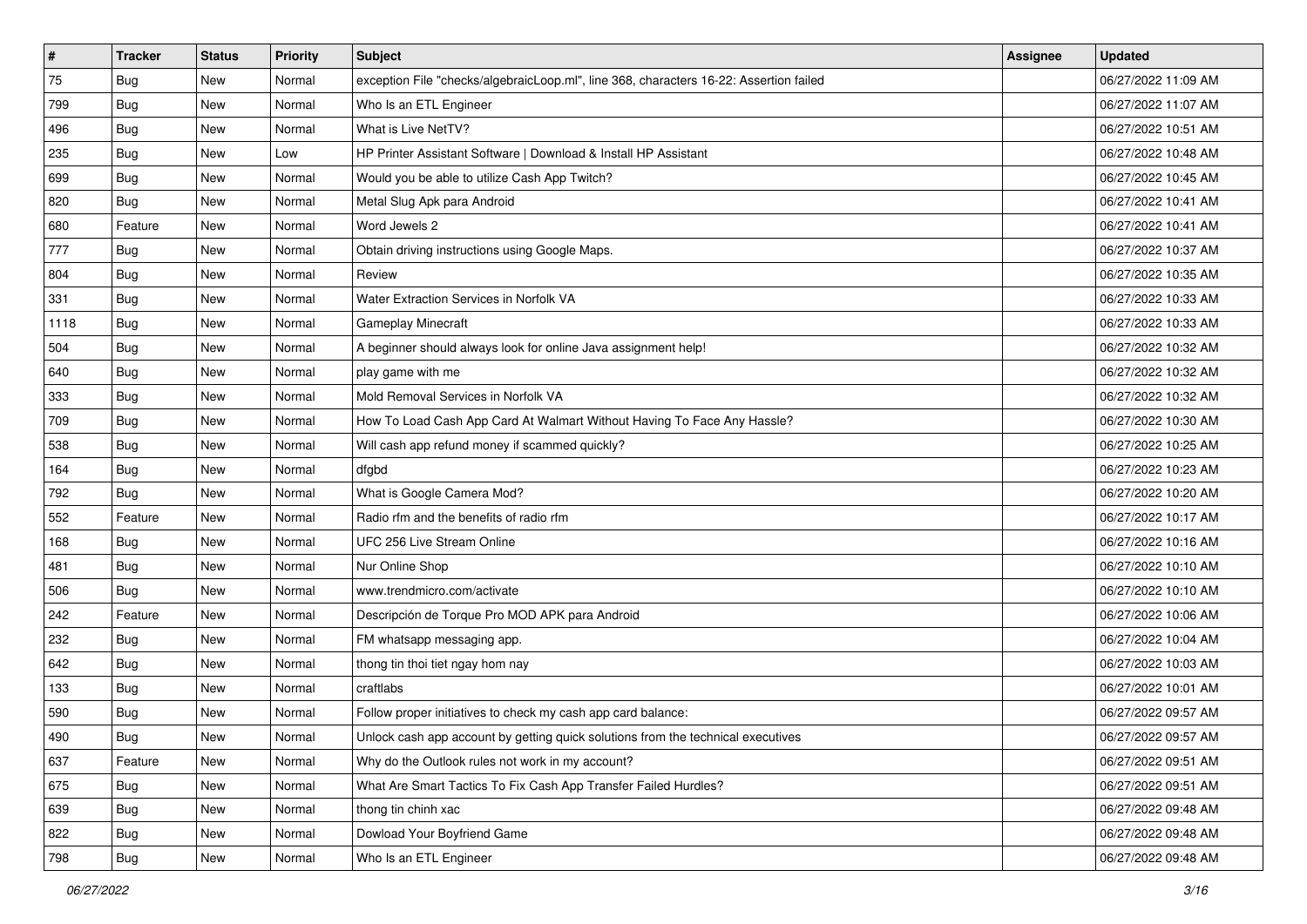| #   | <b>Tracker</b> | <b>Status</b> | Priority | Subject                                                                                                                                      | <b>Assignee</b> | <b>Updated</b>      |
|-----|----------------|---------------|----------|----------------------------------------------------------------------------------------------------------------------------------------------|-----------------|---------------------|
| 944 | Feature        | New           | Normal   | Canon.com/ijsetup                                                                                                                            |                 | 06/27/2022 09:46 AM |
| 76  | Bug            | New           | Normal   | Import error: Load error: imported node real_to_int declared in a regular Lustre file. File "include/conv.lusi", line 1,<br>characters 0-64: |                 | 06/27/2022 09:43 AM |
| 190 | <b>Bug</b>     | New           | Normal   | All About Cash App Transfer Fail Problems                                                                                                    |                 | 06/27/2022 09:37 AM |
| 819 | Bug            | New           | Normal   | Metal Slug Apk para Android                                                                                                                  |                 | 06/27/2022 09:35 AM |
| 988 | Bug            | New           | Normal   | <b>Medicinal Mushrooms</b>                                                                                                                   |                 | 06/27/2022 09:33 AM |
| 503 | <b>Bug</b>     | New           | Normal   | Youtube Premium Apk free download for Android                                                                                                |                 | 06/27/2022 09:29 AM |
| 634 | Bug            | <b>New</b>    | Normal   | Buy Vidalista Tablets (Tadalafil) at [\$25 OFF + Free Shipping] Vidalistatablets                                                             |                 | 06/27/2022 09:29 AM |
| 525 | Bug            | New           | Normal   | If you don't have a QR code: How to activate cash app card in app                                                                            |                 | 06/27/2022 09:27 AM |
| 614 | <b>Bug</b>     | New           | Normal   | Como baixar o MOD APK no celular                                                                                                             |                 | 06/27/2022 09:26 AM |
| 508 | Bug            | New           | Normal   | hire a professional dissertation help                                                                                                        |                 | 06/27/2022 09:20 AM |
| 380 | <b>Bug</b>     | <b>New</b>    | Normal   | Moving Services in McLean VA                                                                                                                 |                 | 06/27/2022 09:16 AM |
| 205 | Bug            | <b>New</b>    | Low      | Mens Designer Glasses                                                                                                                        |                 | 06/27/2022 09:14 AM |
| 489 | Bug            | New           | Normal   | Get cash app refund instantly if sent to the wrong person                                                                                    |                 | 06/27/2022 09:12 AM |
| 726 | Bug            | New           | Normal   | Mobile Application Development Services                                                                                                      |                 | 06/27/2022 09:10 AM |
| 234 | <b>Bug</b>     | New           | Normal   | My Personal Experience With the College Writing Services                                                                                     |                 | 06/27/2022 09:09 AM |
| 772 | <b>Bug</b>     | New           | Normal   | united airlines baggage policy                                                                                                               |                 | 06/27/2022 09:09 AM |
| 652 | Bug            | <b>New</b>    | Normal   | <b>Sesame Health Benefits</b>                                                                                                                |                 | 06/27/2022 08:59 AM |
| 657 | <b>Bug</b>     | New           | Normal   | Coconut Nutrition Facts And Health Benefits                                                                                                  |                 | 06/27/2022 08:56 AM |
| 113 | Bug            | New           | Normal   | ufc 254 live                                                                                                                                 |                 | 06/27/2022 08:54 AM |
| 214 | Feature        | <b>New</b>    | Normal   | Five Christmas Apps For Apple Users                                                                                                          |                 | 06/27/2022 08:53 AM |
| 959 | <b>Bug</b>     | New           | Normal   | Get connected with cash app team-How to get money off cash app at walmart without card                                                       |                 | 06/27/2022 08:52 AM |
| 653 | <b>Bug</b>     | New           | Normal   | Jujube (Jinjoles): Properties And Health Benefits                                                                                            |                 | 06/27/2022 08:47 AM |
| 228 | <b>Bug</b>     | New           | Normal   | Why Does Cash App Transaction Failed? - Here Is the Answer                                                                                   |                 | 06/27/2022 08:44 AM |
| 591 | <b>Bug</b>     | New           | Normal   | How To Find Facebook Modifications For Your Spotify Premium Apk?                                                                             |                 | 06/27/2022 08:41 AM |
| 262 | <b>Bug</b>     | <b>New</b>    | Normal   | It this true to dealing Wuth                                                                                                                 |                 | 06/27/2022 08:39 AM |
| 683 | Feature        | New           | Normal   | Game creation                                                                                                                                |                 | 06/27/2022 08:39 AM |
| 785 | Bug            | New           | Normal   | How To Get Money Off Cash App Without Card Or With A Card?                                                                                   |                 | 06/27/2022 08:28 AM |
| 515 | Bug            | New           | Normal   | Fragment Nike Dunk High Tokyo Fake                                                                                                           |                 | 06/27/2022 08:24 AM |
| 157 | Bug            | New           | Normal   | Forget cash app pin                                                                                                                          |                 | 06/27/2022 08:18 AM |
| 495 | Bug            | <b>New</b>    | Normal   | Twitch Clip Downloader Download Twitch Clips Online 2021                                                                                     |                 | 06/27/2022 08:17 AM |
| 528 | <b>Bug</b>     | New           | Normal   | Korean Mag                                                                                                                                   |                 | 06/27/2022 08:14 AM |
| 141 | Feature        | New           | Normal   | Something about jerry curly                                                                                                                  |                 | 06/27/2022 08:07 AM |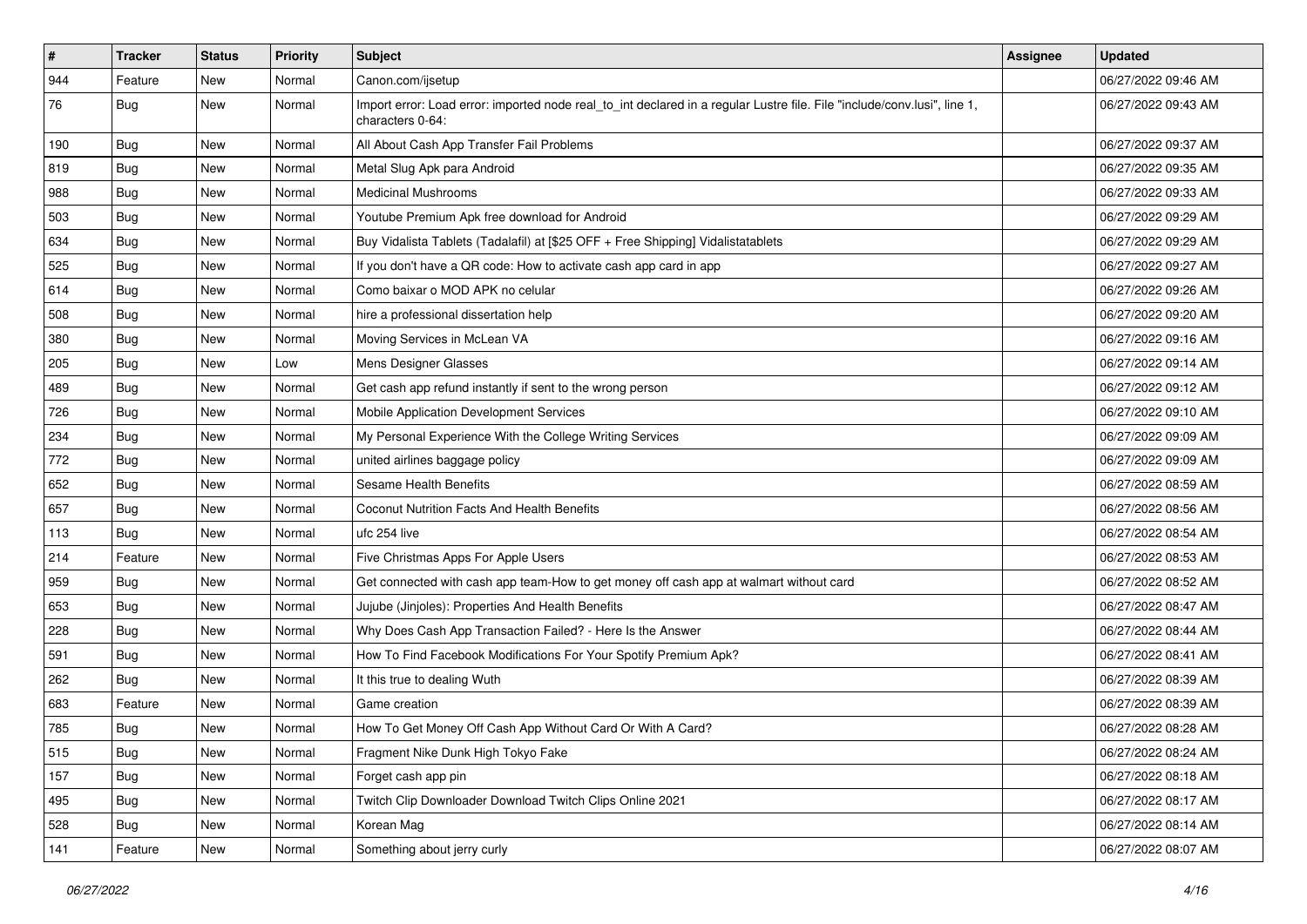| $\sharp$ | <b>Tracker</b> | <b>Status</b> | <b>Priority</b> | Subject                                                                                  | <b>Assignee</b> | <b>Updated</b>      |
|----------|----------------|---------------|-----------------|------------------------------------------------------------------------------------------|-----------------|---------------------|
| 514      | <b>Bug</b>     | New           | Normal          | Trans-Caribbean                                                                          |                 | 06/27/2022 08:06 AM |
| 720      | Bug            | New           | Normal          | How does Cash App Phone Number provide a quick treatment?                                |                 | 06/27/2022 08:02 AM |
| 556      | Bug            | New           | Normal          | Play Game Mod Apk With Your Friends                                                      |                 | 06/27/2022 08:01 AM |
| 584      | <b>Bug</b>     | New           | Normal          | Want the cash app customer service number to check balance?                              |                 | 06/27/2022 08:00 AM |
| 116      | Bug            | New           | Normal          | aertaeyg                                                                                 |                 | 06/27/2022 07:43 AM |
| 502      | <b>Bug</b>     | New           | Normal          | Les instructions pour définir des sonneries pour iPhone sont simples et faciles à suivre |                 | 06/27/2022 07:40 AM |
| 667      | Bug            | New           | Normal          | What Is a Ringtone?                                                                      |                 | 06/27/2022 07:34 AM |
| 250      | <b>Bug</b>     | <b>New</b>    | Normal          | Reviews of phone ringtones                                                               |                 | 06/27/2022 07:29 AM |
| 158      | Bug            | New           | Normal          | dfghj zcvgh                                                                              |                 | 06/27/2022 07:28 AM |
| 519      | <b>Bug</b>     | <b>New</b>    | Normal          | Are you finding online UK Assignment writers?                                            |                 | 06/27/2022 07:23 AM |
| 681      | Feature        | New           | High            | Online Class                                                                             |                 | 06/27/2022 07:20 AM |
| 996      | Bug            | New           | Normal          | Cricut.com/setup                                                                         |                 | 06/27/2022 07:12 AM |
| 471      | Bug            | New           | Normal          | Residential Floor Cleaning Westchester MA                                                |                 | 06/27/2022 07:08 AM |
| 1018     | <b>Bug</b>     | New           | Normal          | So erhalten Sie ein kostenloses Hörbuch                                                  |                 | 06/27/2022 07:08 AM |
| 317      | <b>Bug</b>     | New           | Normal          | Eco/Green Cleaning Services in Virginia Beach VA                                         |                 | 06/27/2022 07:03 AM |
| 565      | Bug            | New           | Normal          | How To Install RepelisPlus On Your Android Phone?                                        |                 | 06/27/2022 06:54 AM |
| 807      | <b>Bug</b>     | New           | Normal          | 1v1Battle is a strategic action 'Build and shoot' game                                   |                 | 06/27/2022 06:52 AM |
| 618      | Bug            | New           | Normal          | Buy Steroids Online with OurMedicnes.com   Best Quality Steroids                         |                 | 06/27/2022 06:46 AM |
| 520      | <b>Bug</b>     | New           | Normal          | What Is The Major Role Of Cash.app/Help and Support Page?                                |                 | 06/27/2022 06:43 AM |
| 577      | <b>Bug</b>     | New           | Normal          | Follow these easy steps to make Admiral Casino Login                                     |                 | 06/27/2022 06:34 AM |
| 507      | <b>Bug</b>     | <b>New</b>    | Normal          | central.bitdefender.com                                                                  |                 | 06/27/2022 06:31 AM |
| 763      | <b>Bug</b>     | New           | High            | How to Make a Ringtone on Your iPhone                                                    |                 | 06/27/2022 06:21 AM |
| 669      | Feature        | New           | Normal          | Nursing Assignment Help                                                                  |                 | 06/27/2022 06:12 AM |
| 487      | <b>Bug</b>     | New           | Normal          | Cheap Fake Dunks                                                                         |                 | 06/27/2022 06:01 AM |
| 665      | Feature        | New           | Normal          | Look for a dedicated help with finance assignment                                        |                 | 06/27/2022 05:56 AM |
| 541      | Bug            | New           | Normal          | How to fix the cash app payment failed errors?                                           |                 | 06/27/2022 05:52 AM |
| 588      | Bug            | New           | Normal          | YouTube Vanced Apk Manager App - Como instalá-lo                                         |                 | 06/27/2022 05:52 AM |
| 546      | Feature        | New           | Normal          | Quickbooks Error                                                                         |                 | 06/27/2022 05:51 AM |
| 689      | <b>Bug</b>     | New           | Normal          | How to use twitch.tv/activate?                                                           |                 | 06/27/2022 05:44 AM |
| 715      | <b>Bug</b>     | New           | Normal          | Puppy Playtime Descargar gratis                                                          |                 | 06/27/2022 05:42 AM |
| 808      | Bug            | New           | Normal          | Sinnvolle Guten-Morgen-Grüße                                                             |                 | 06/27/2022 05:41 AM |
| 985      | <b>Bug</b>     | New           | Normal          | Find out the vitality of Facebook Phone Number:                                          |                 | 06/27/2022 05:39 AM |
| 315      | <b>Bug</b>     | New           | Normal          | Dissertation help UK                                                                     |                 | 06/27/2022 05:29 AM |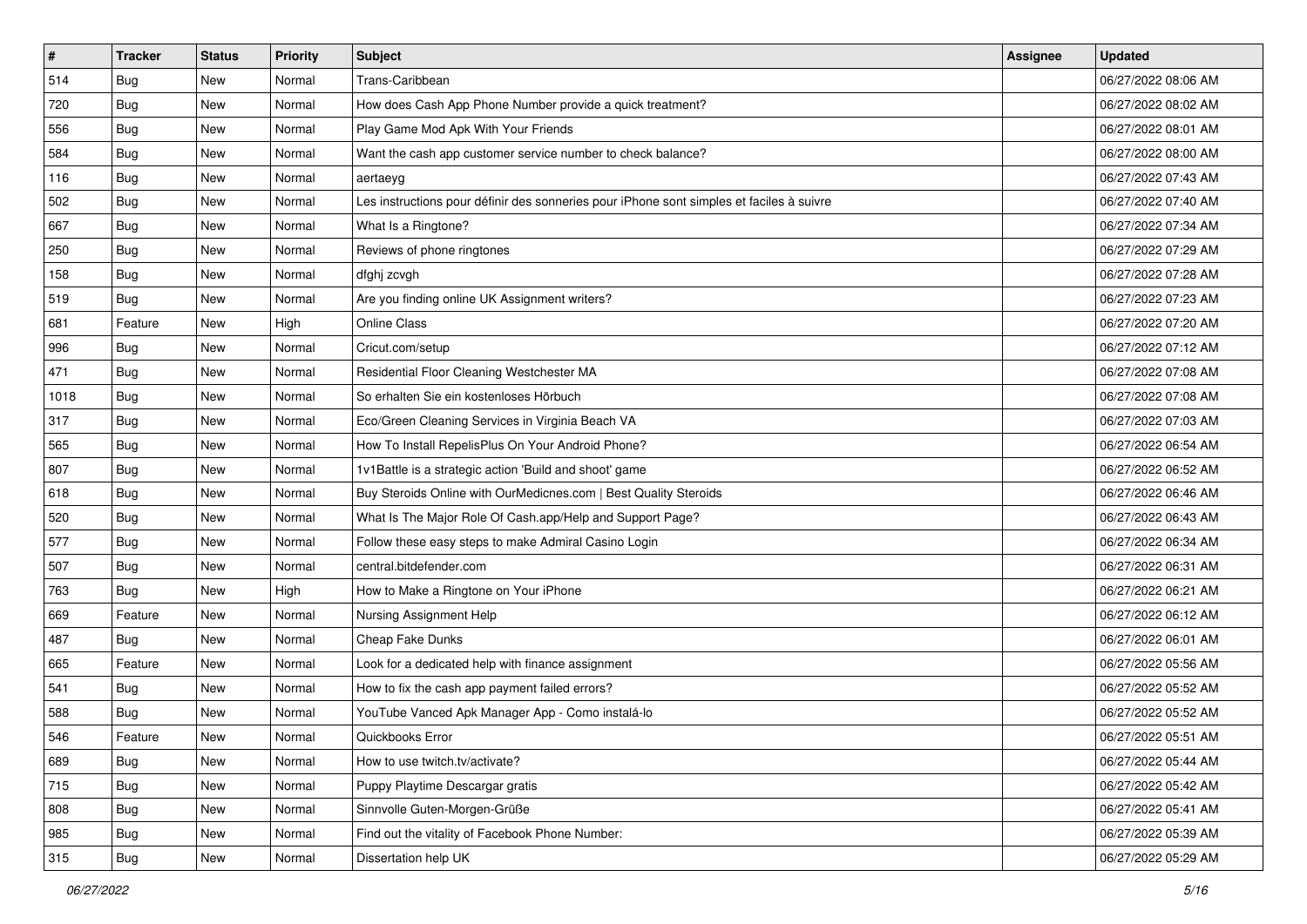| #    | <b>Tracker</b> | <b>Status</b> | <b>Priority</b> | <b>Subject</b>                                                                                                                                                                                                                                                        | <b>Assignee</b> | <b>Updated</b>      |
|------|----------------|---------------|-----------------|-----------------------------------------------------------------------------------------------------------------------------------------------------------------------------------------------------------------------------------------------------------------------|-----------------|---------------------|
| 484  | <b>Bug</b>     | New           | Normal          | UK best essay writing service                                                                                                                                                                                                                                         |                 | 06/27/2022 05:20 AM |
| 527  | Feature        | <b>New</b>    | Normal          | My Teachers                                                                                                                                                                                                                                                           |                 | 06/27/2022 05:14 AM |
| 702  | Bug            | New           | Normal          | Avail Chime Customer Service to know How To Get Chime Bank Statement                                                                                                                                                                                                  |                 | 06/27/2022 04:59 AM |
| 978  | <b>Bug</b>     | <b>New</b>    | Normal          | Delamore Lodge is a place to stay.                                                                                                                                                                                                                                    |                 | 06/27/2022 04:57 AM |
| 209  | Bug            | <b>New</b>    | Normal          | Neglect to access old Cash App account considering message notice issue? Contact help.                                                                                                                                                                                |                 | 06/27/2022 04:49 AM |
| 194  | <b>Bug</b>     | <b>New</b>    | Normal          | lace closure wigs                                                                                                                                                                                                                                                     |                 | 06/27/2022 04:48 AM |
| 173  | Feature        | <b>New</b>    | Normal          | private limited company registration                                                                                                                                                                                                                                  |                 | 06/27/2022 04:47 AM |
| 782  | <b>Bug</b>     | New           | Normal          | Comment faire une sonnerie téléphonique                                                                                                                                                                                                                               |                 | 06/27/2022 04:47 AM |
| 278  | <b>Bug</b>     | <b>New</b>    | Normal          | Cash App Help & Solutions - Here You Will Get Better Assistance                                                                                                                                                                                                       |                 | 06/27/2022 04:41 AM |
| 1127 | Bug            | <b>New</b>    | Normal          | Is there any support to find Google Feud answers?                                                                                                                                                                                                                     |                 | 06/27/2022 04:27 AM |
| 544  | <b>Bug</b>     | <b>New</b>    | Normal          | Hey! I had a very cool idea to order our general picture on canvas for my family as a gift. But couldn't find a good<br>one. Once my friend advised me this article in which I found what I was looking for and gave a cool gift to my family.                        |                 | 06/27/2022 04:10 AM |
| 596  | Bug            | <b>New</b>    | Normal          | <b>Kids Games</b>                                                                                                                                                                                                                                                     |                 | 06/27/2022 04:08 AM |
| 267  | Bug            | New           | Normal          | How To Use Internet Radio Services To Listen To Your Favorite Songs                                                                                                                                                                                                   |                 | 06/27/2022 04:05 AM |
| 200  | Bug            | <b>New</b>    | Normal          | uiopi[o                                                                                                                                                                                                                                                               |                 | 06/27/2022 04:04 AM |
| 646  | Feature        | New           | Normal          | <b>Collaborative Research Group</b>                                                                                                                                                                                                                                   |                 | 06/27/2022 04:01 AM |
| 494  | <b>Bug</b>     | <b>New</b>    | Normal          | <b>Buy Discussion Post</b>                                                                                                                                                                                                                                            |                 | 06/27/2022 03:51 AM |
| 218  | Bug            | <b>New</b>    | Normal          | Popular Educational trends                                                                                                                                                                                                                                            |                 | 06/27/2022 03:49 AM |
| 656  | <b>Bug</b>     | <b>New</b>    | Normal          | Kiwi Nutrition Facts And Health Benefits                                                                                                                                                                                                                              |                 | 06/27/2022 03:49 AM |
| 518  | Bug            | <b>New</b>    | Normal          | How To Check The Balance Of Cash App Account By Taking Cash App Support?                                                                                                                                                                                              |                 | 06/27/2022 03:46 AM |
| 672  | Bug            | <b>New</b>    | Normal          | The easiest way to delete ringtones on iPhone                                                                                                                                                                                                                         |                 | 06/27/2022 03:38 AM |
| 138  | <b>Bug</b>     | New           | Normal          | own-sweethome                                                                                                                                                                                                                                                         |                 | 06/27/2022 03:36 AM |
| 482  | Bug            | <b>New</b>    | Normal          | <b>Text Window</b>                                                                                                                                                                                                                                                    |                 | 06/27/2022 03:29 AM |
| 593  | Bug            | <b>New</b>    | Normal          | Eiffel Spark Ultimate C2 SN series is a fully synthetic range of advanced performance engine oils blended in high<br>performance fully synthetic (PAO - polyalphaolefin) basestocks fortified with advanced technology additive system,<br>specifically formulated to |                 | 06/27/2022 03:28 AM |
| 966  | Bug            | <b>New</b>    | Normal          | How to Download the Filmes                                                                                                                                                                                                                                            |                 | 06/27/2022 03:25 AM |
| 740  | Feature        | <b>New</b>    | Normal          | Online Thesis Help USA                                                                                                                                                                                                                                                |                 | 06/27/2022 03:19 AM |
| 171  | Feature        | New           | Normal          | loan management system                                                                                                                                                                                                                                                |                 | 06/27/2022 03:18 AM |
| 119  | Bug            | New           | Normal          | klhjigyu                                                                                                                                                                                                                                                              |                 | 06/27/2022 03:07 AM |
| 292  | Bug            | New           | Normal          | Venmo to Cash App Transfer Of Money- Explore Here                                                                                                                                                                                                                     |                 | 06/27/2022 03:05 AM |
| 474  | <b>Bug</b>     | New           | Normal          | Floor Waxing Arlington MA                                                                                                                                                                                                                                             |                 | 06/27/2022 03:03 AM |
| 175  | Feature        | New           | Normal          | All About Cash App Transfer Fail Problems                                                                                                                                                                                                                             |                 | 06/27/2022 02:59 AM |
| 696  | <b>Bug</b>     | New           | Normal          | How to Install the TuMangaOnline App                                                                                                                                                                                                                                  |                 | 06/27/2022 02:49 AM |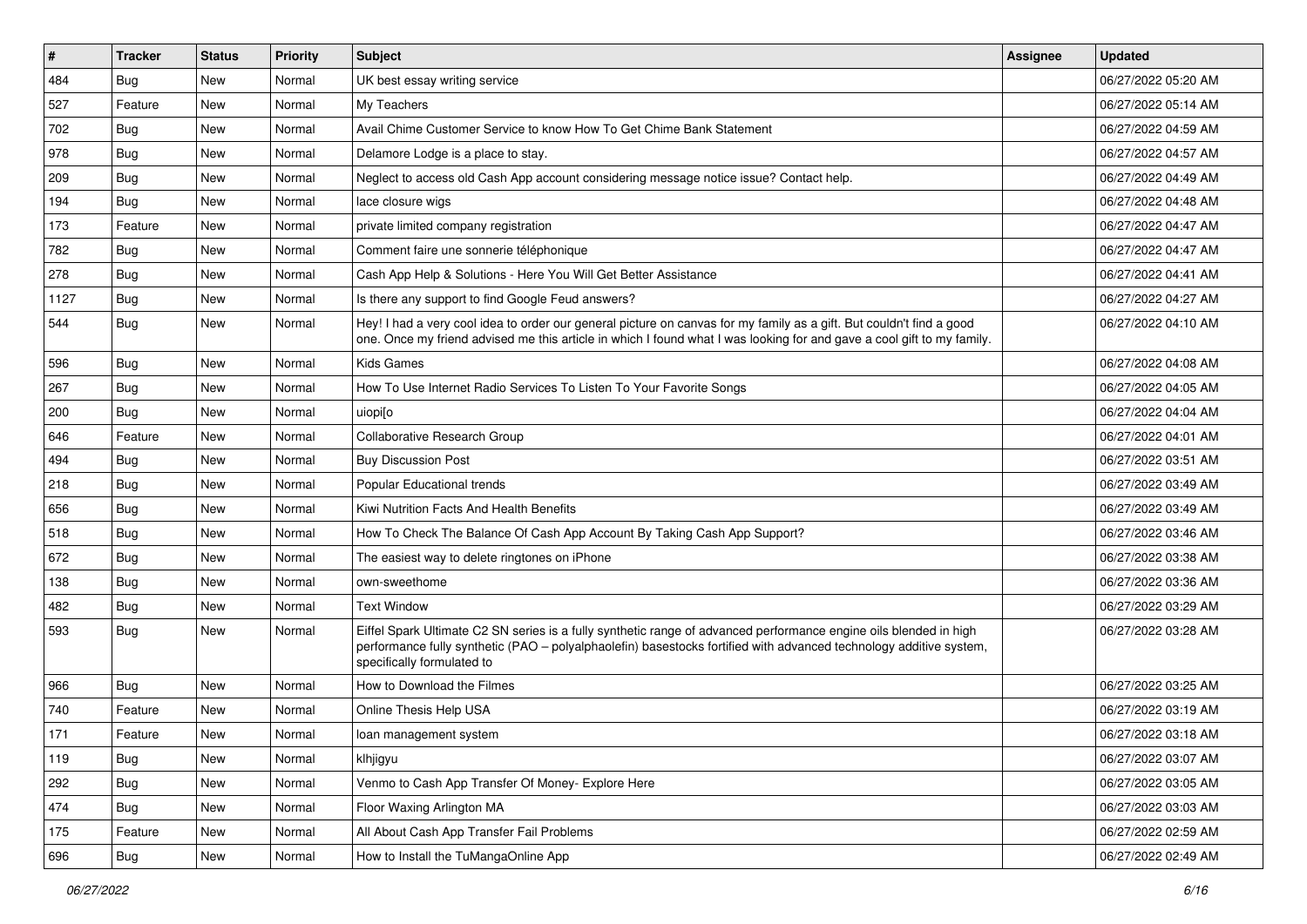| $\sharp$ | <b>Tracker</b> | <b>Status</b> | <b>Priority</b> | <b>Subject</b>                                                            | <b>Assignee</b> | <b>Updated</b>      |
|----------|----------------|---------------|-----------------|---------------------------------------------------------------------------|-----------------|---------------------|
| 468      | Bug            | New           | Normal          | Floor Cleaning Westchester MA                                             |                 | 06/27/2022 02:41 AM |
| 806      | Feature        | <b>New</b>    | Normal          | Go everywhere thanks to mapquest driving directions                       |                 | 06/27/2022 02:39 AM |
| 1112     | Bug            | New           | Normal          | What Cash App Policy Says If Random Person Sent Me Money On Cash App?     |                 | 06/27/2022 02:39 AM |
| 561      | <b>Bug</b>     | <b>New</b>    | Normal          | Enjoy the Full YouTube Premium Experience With YouTube Premium Membership |                 | 06/27/2022 02:37 AM |
| 261      | <b>Bug</b>     | New           | Normal          | Ringtone Downloads - Easy Ways Come Up With Your Own Ringtones            |                 | 06/27/2022 02:23 AM |
| 1001     | <b>Bug</b>     | New           | Normal          | Venmo Keep Saying Error?                                                  |                 | 06/27/2022 02:20 AM |
| 1117     | <b>Bug</b>     | <b>New</b>    | Normal          | Equal Words - Word search game for PC and Windows Phone                   |                 | 06/27/2022 02:12 AM |
| 271      | Feature        | New           | Normal          | Fashion                                                                   |                 | 06/27/2022 02:07 AM |
| 488      | <b>Bug</b>     | New           | Normal          | Quick solution to solve cash app dispute by the technical team            |                 | 06/27/2022 02:04 AM |
| 632      | Bug            | <b>New</b>    | Normal          | CheapestMedsShop   100% Safe Medicines Online in UK & AUS.                |                 | 06/27/2022 02:04 AM |
| 616      | Bug            | New           | Normal          | Buy Anavar Tablets   Anavar For Sale in USA, UK & Australia               |                 | 06/27/2022 02:02 AM |
| 196      | Bug            | New           | Normal          | Homoeobazaar For Homeopathy Medicines                                     |                 | 06/27/2022 01:58 AM |
| 372      | <b>Bug</b>     | New           | Normal          | Auto Transport Services in Arlington County VA                            |                 | 06/27/2022 01:42 AM |
| 180      | Feature        | New           | Normal          | homoeobazaar                                                              |                 | 06/27/2022 01:39 AM |
| 693      | Feature        | <b>New</b>    | Normal          | How To Get My Money Back From The Cash App To Your Wallet?                |                 | 06/27/2022 01:31 AM |
| 154      | <b>Bug</b>     | New           | Normal          | fdgyyrut gyrtrw                                                           |                 | 06/27/2022 01:21 AM |
| 139      | <b>Bug</b>     | <b>New</b>    | Normal          | relseo                                                                    |                 | 06/27/2022 01:20 AM |
| 611      | Feature        | <b>New</b>    | Normal          | Buy All Modafinil & Armodafinil Tablets @Buy Modafinil US                 |                 | 06/27/2022 01:12 AM |
| 149      | Bug            | New           | Normal          | dftgy                                                                     |                 | 06/27/2022 01:11 AM |
| 522      | Feature        | <b>New</b>    | Normal          | Can You Check App Limits, If Cash app won't let me send money?            |                 | 06/27/2022 01:06 AM |
| 207      | Feature        | New           | Low             | real estate lead conversion                                               |                 | 06/27/2022 01:02 AM |
| 114      | <b>Bug</b>     | New           | Normal          | <b>Medical Research Writing Services</b>                                  |                 | 06/27/2022 12:57 AM |
| 648      | Feature        | <b>New</b>    | Normal          | <b>Plum Health Benefits</b>                                               |                 | 06/27/2022 12:54 AM |
| 758      | <b>Bug</b>     | New           | Normal          | How Do I Study Consistently For Hours?                                    |                 | 06/27/2022 12:49 AM |
| 651      | <b>Bug</b>     | New           | Normal          | Salmon Health Benefits                                                    |                 | 06/27/2022 12:42 AM |
| 557      | Feature        | New           | Normal          | <b>Business Law Assignment Help</b>                                       |                 | 06/27/2022 12:38 AM |
| 684      | <b>Bug</b>     | New           | Normal          | Difference between paper map and online map                               |                 | 06/27/2022 12:34 AM |
| 998      | Bug            | New           | Normal          | Is It Hard to Solve Wordle An                                             |                 | 06/27/2022 12:24 AM |
| 612      | Bug            | New           | Normal          | Luxury Slingshot Rental                                                   |                 | 06/27/2022 12:17 AM |
| 619      | Bug            | New           | Normal          | Online Trusted Medicine Store in US for Health - Genericmedsupply         |                 | 06/27/2022 12:12 AM |
| 595      | Bug            | New           | Normal          | RFM Online - une révolution dans la gestion de l'identité numérique       |                 | 06/27/2022 12:05 AM |
| 143      | <b>Bug</b>     | New           | Normal          | Bob lace front wigs                                                       |                 | 06/26/2022 11:52 PM |
| 643      | <b>Bug</b>     | New           | Normal          | Oreo TV Apk Download                                                      |                 | 06/26/2022 11:50 PM |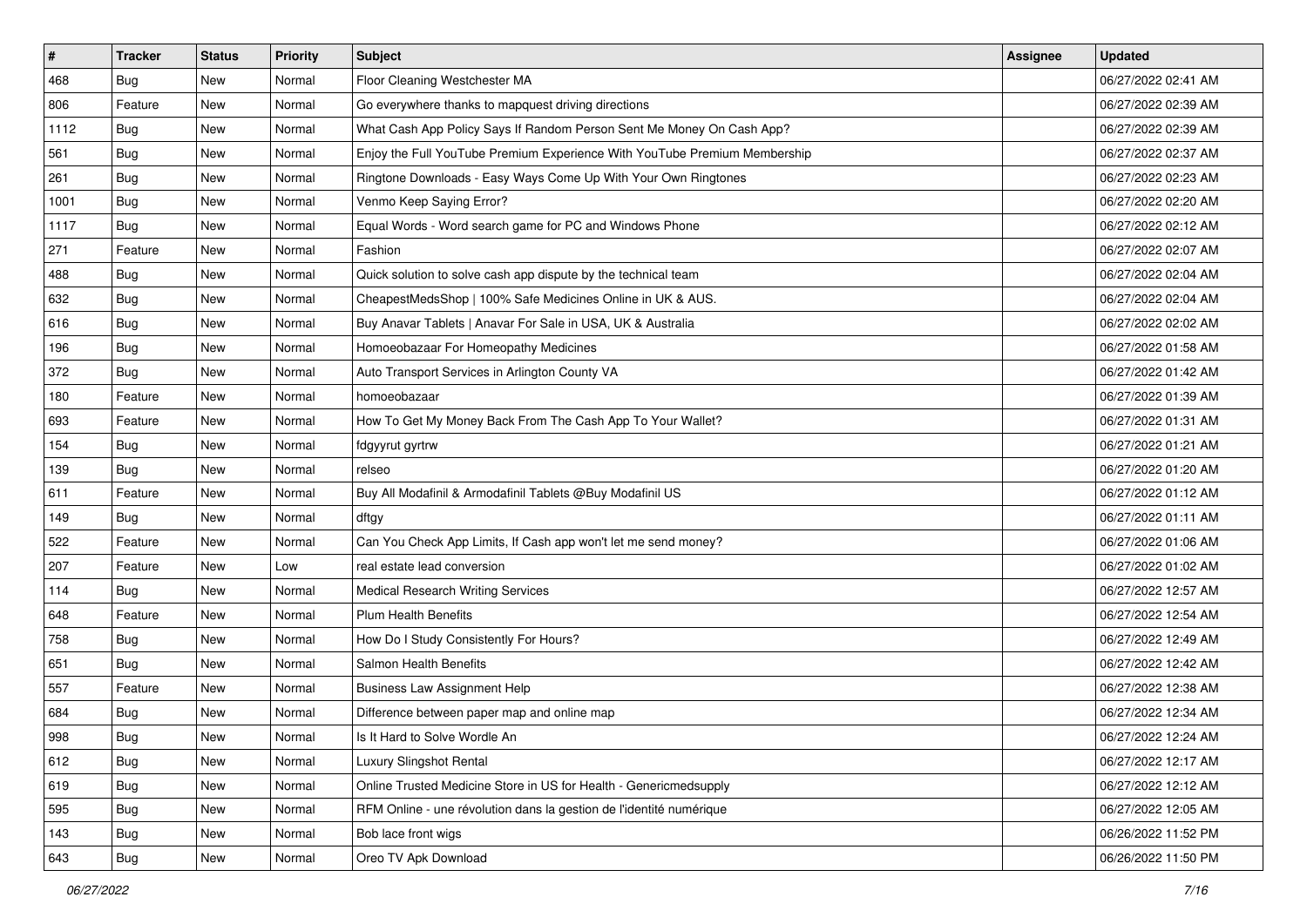| $\sharp$ | <b>Tracker</b> | <b>Status</b> | <b>Priority</b> | <b>Subject</b>                                                             | <b>Assignee</b> | <b>Updated</b>      |
|----------|----------------|---------------|-----------------|----------------------------------------------------------------------------|-----------------|---------------------|
| 159      | <b>Bug</b>     | New           | Normal          | xfguih njgkh                                                               |                 | 06/26/2022 11:38 PM |
| 697      | <b>Bug</b>     | New           | Normal          | How to Descargar Pura TV For Android                                       |                 | 06/26/2022 11:36 PM |
| 145      | Bug            | New           | Normal          | abdulbaissagar                                                             |                 | 06/26/2022 11:32 PM |
| 992      | Bug            | <b>New</b>    | Normal          | So vergrößern Sie Ihr Instagram-Profilbild                                 |                 | 06/26/2022 11:29 PM |
| 748      | Bug            | New           | Normal          | Il y a quelques façons d'obtenir des sonneries gratuites pour votre iPhone |                 | 06/26/2022 11:24 PM |
| 962      | <b>Bug</b>     | New           | Normal          | Kostenlose Hörbücher                                                       |                 | 06/26/2022 10:45 PM |
| 774      | <b>Bug</b>     | New           | Normal          | Follow proper initiatives                                                  |                 | 06/26/2022 10:40 PM |
| 545      | Feature        | New           | Normal          | <b>Best Canvas Print Company</b>                                           |                 | 06/26/2022 10:28 PM |
| 719      | <b>Bug</b>     | New           | Normal          | How Do I Send \$5000 Through Cash App Account With Ease?                   |                 | 06/26/2022 10:14 PM |
| 533      | Bug            | <b>New</b>    | Normal          | How to complete the homework assignments in economics in the easiest way?  |                 | 06/26/2022 10:12 PM |
| 645      | <b>Bug</b>     | New           | Normal          | thong tin chinh xac nhat hom nay                                           |                 | 06/26/2022 09:46 PM |
| 647      | Feature        | New           | Normal          | <b>Cranberry Health Benefits</b>                                           |                 | 06/26/2022 09:45 PM |
| 764      | <b>Bug</b>     | New           | Normal          | What is available to see what I can watch HBO Max?                         |                 | 06/26/2022 08:52 PM |
| 576      | <b>Bug</b>     | New           | Normal          | So laden Sie ein Instagram-Bild herunter                                   |                 | 06/26/2022 08:46 PM |
| 769      | <b>Bug</b>     | <b>New</b>    | Normal          | check my cash app                                                          |                 | 06/26/2022 08:33 PM |
| 605      | Feature        | New           | Normal          | What will the future of logo design be like?                               |                 | 06/26/2022 08:25 PM |
| 280      | <b>Bug</b>     | New           | Normal          | Pacific Web Design                                                         |                 | 06/26/2022 08:18 PM |
| 512      | Bug            | New           | Normal          | The Importance Of Using Custom Writing Services                            |                 | 06/26/2022 08:04 PM |
| 460      | Bug            | New           | Normal          | Floor Cleaning Medford MA                                                  |                 | 06/26/2022 08:00 PM |
| 201      | Bug            | <b>New</b>    | Normal          | closure wig                                                                |                 | 06/26/2022 07:50 PM |
| 302      | Bug            | New           | Normal          | Auto Electrical Repair Services in Norcross GA                             |                 | 06/26/2022 07:49 PM |
| 970      | <b>Bug</b>     | New           | Normal          | The Amount Of Time Does Cash App Direct Deposit Time Take?                 |                 | 06/26/2022 07:32 PM |
| 655      | Bug            | New           | Normal          | <b>Eggplant Health Benefits</b>                                            |                 | 06/26/2022 07:21 PM |
| 773      | <b>Bug</b>     | New           | Normal          | Spades - Play online free                                                  |                 | 06/26/2022 07:18 PM |
| 206      | Bug            | New           | Low             | <b>Cheap Electric Bikes</b>                                                |                 | 06/26/2022 07:00 PM |
| 132      | <b>Bug</b>     | New           | Normal          | concrete-everything                                                        |                 | 06/26/2022 06:56 PM |
| 1104     | <b>Bug</b>     | New           | Normal          | Idle game fix bug                                                          |                 | 06/26/2022 06:52 PM |
| 690      | I Bug          | New           | Normal          | campervan hire                                                             |                 | 06/26/2022 06:47 PM |
| 752      | <b>Bug</b>     | New           | Normal          | Plagerism checker                                                          |                 | 06/26/2022 06:33 PM |
| 795      | <b>Bug</b>     | New           | Normal          | Drift Boss - Exciting Race                                                 |                 | 06/26/2022 06:32 PM |
| 529      | Bug            | New           | Normal          | Thop TV APK - Free Download for Android                                    |                 | 06/26/2022 06:28 PM |
| 1108     | <b>Bug</b>     | New           | Normal          | Six Guns Mod Apk Answers Your Questions                                    |                 | 06/26/2022 06:26 PM |
| 901      | Feature        | New           | Normal          | good game ever                                                             |                 | 06/26/2022 06:25 PM |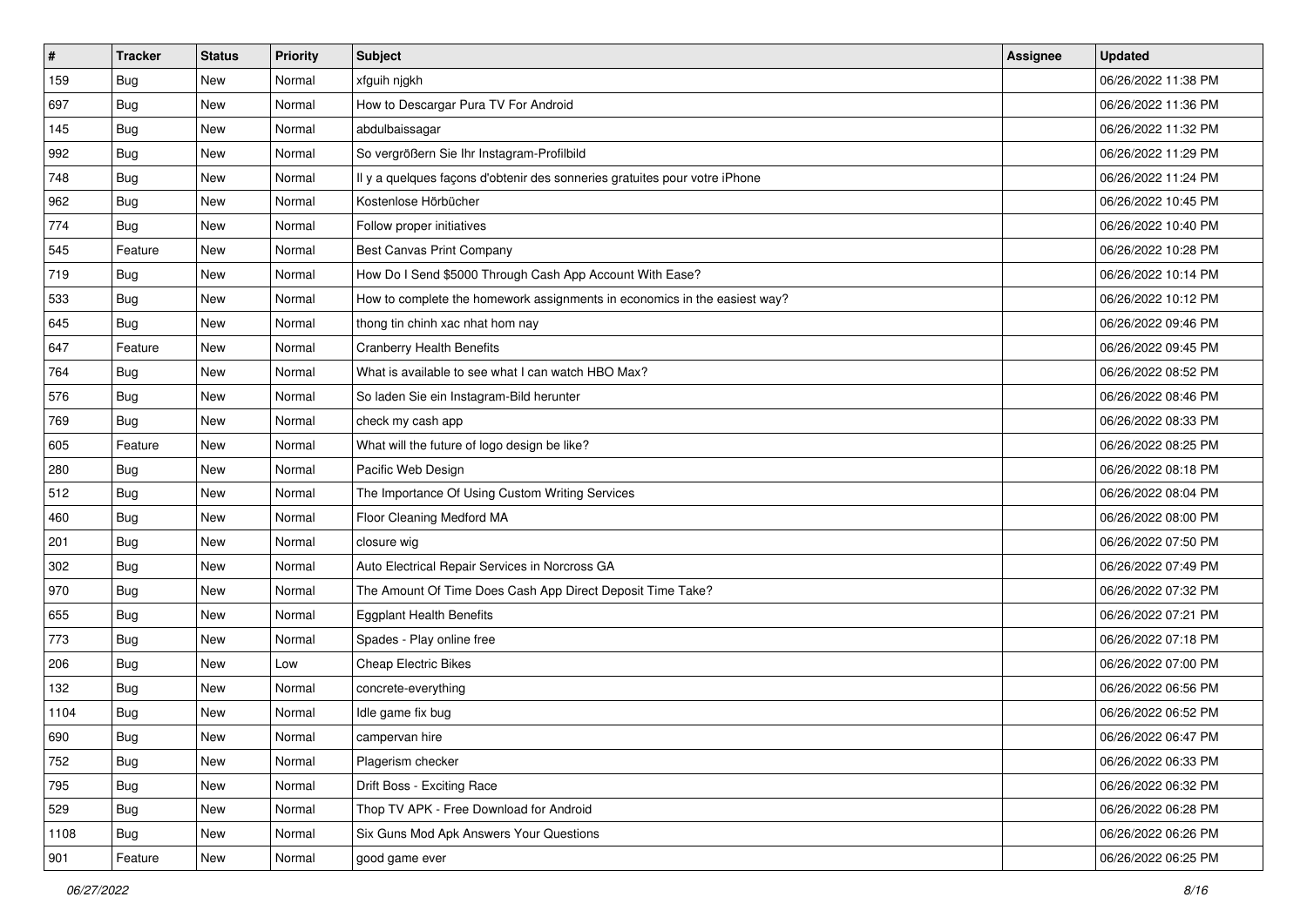| $\sharp$ | <b>Tracker</b> | <b>Status</b> | <b>Priority</b> | <b>Subject</b>                                                         | <b>Assignee</b> | <b>Updated</b>      |
|----------|----------------|---------------|-----------------|------------------------------------------------------------------------|-----------------|---------------------|
| 585      | <b>Bug</b>     | New           | Normal          | What is cash app help number?                                          |                 | 06/26/2022 06:21 PM |
| 787      | <b>Bug</b>     | New           | Normal          | Assured Assignment Help                                                |                 | 06/26/2022 06:14 PM |
| 825      | Bug            | New           | Normal          | Lucky Patcher Download                                                 |                 | 06/26/2022 06:09 PM |
| 1096     | <b>Bug</b>     | <b>New</b>    | Normal          | Race and experience new life.                                          |                 | 06/26/2022 06:07 PM |
| 794      | Feature        | New           | Normal          | Safe place to buy fifa coins                                           |                 | 06/26/2022 06:07 PM |
| 810      | Feature        | New           | Normal          | how to remove viruses from a phone                                     |                 | 06/26/2022 06:05 PM |
| 129      | <b>Bug</b>     | New           | Normal          | xcvgbgh                                                                |                 | 06/26/2022 06:01 PM |
| 730      | <b>Bug</b>     | New           | Normal          | Canon IJ Network Tool                                                  |                 | 06/26/2022 05:51 PM |
| 802      | Bug            | New           | Normal          | Who Is an ETL Engineer                                                 |                 | 06/26/2022 05:48 PM |
| 170      | Feature        | New           | Normal          | top mba colleges in bangalore                                          |                 | 06/26/2022 05:46 PM |
| 126      | Feature        | New           | Normal          | Stussy Air Force 1 replica                                             |                 | 06/26/2022 05:46 PM |
| 151      | Feature        | New           | Normal          | Law Essay Writing Service - Assignments Planet                         |                 | 06/26/2022 05:42 PM |
| 123      | Bug            | New           | Normal          | https://www.reddit.com/r/NRLgrandfinal2020/                            |                 | 06/26/2022 05:36 PM |
| 1116     | <b>Bug</b>     | New           | Normal          | ipTV smarts pro                                                        |                 | 06/26/2022 05:34 PM |
| 974      | Bug            | <b>New</b>    | Normal          | Watch NCAA Football Live Streaming Free                                |                 | 06/26/2022 05:33 PM |
| 469      | Bug            | New           | Normal          | Germs Removal Westchester MA                                           |                 | 06/26/2022 05:31 PM |
| 622      | <b>Bug</b>     | New           | Normal          | CheapestMedsShop   100% Safe Medicines Online in UK & AUS.             |                 | 06/26/2022 05:27 PM |
| 1098     | Bug            | New           | Normal          | Life of a Fisherman                                                    |                 | 06/26/2022 05:16 PM |
| 285      | Bug            | New           | Normal          | Have you ever written an essay?                                        |                 | 06/26/2022 05:15 PM |
| 673      | Bug            | New           | Normal          | Learn the basics of pixel art - Clear grid                             |                 | 06/26/2022 04:57 PM |
| 220      | Feature        | New           | Normal          | essay writing services                                                 |                 | 06/26/2022 04:55 PM |
| 666      | <b>Bug</b>     | New           | Normal          | 470+ pages à colorier de Noël                                          |                 | 06/26/2022 04:55 PM |
| 940      | Bug            | New           | Normal          | What is Plex and Is Plex Legal?                                        |                 | 06/26/2022 04:50 PM |
| 809      | <b>Bug</b>     | New           | Normal          | Smash Karts - immerse yourself in the exciting race                    |                 | 06/26/2022 04:49 PM |
| 610      | Feature        | New           | Normal          | CheapestMedsShop 100% Safe Medicines Online in USA UK & AUS.           |                 | 06/26/2022 04:35 PM |
| 750      | Bug            | New           | Normal          | Create a Report Template                                               |                 | 06/26/2022 04:27 PM |
| 1097     | <b>Bug</b>     | New           | Normal          | Race and experience new life.                                          |                 | 06/26/2022 04:22 PM |
| 712      | i Bug          | New           | Normal          | Tips and Tricks                                                        |                 | 06/26/2022 04:19 PM |
| 631      | <b>Bug</b>     | New           | Normal          | How Can I Load Cash App Card at Walmart straight away?                 |                 | 06/26/2022 04:07 PM |
| 732      | <b>Bug</b>     | New           | Normal          | Get rectifications steps about why cash app transfer failed            |                 | 06/26/2022 03:28 PM |
| 284      | <b>Bug</b>     | New           | Normal          | All About Cash App Transfer Fail Problems                              |                 | 06/26/2022 03:15 PM |
| 193      | <b>Bug</b>     | New           | Normal          | 18% Discount on Homeopathic medicines                                  |                 | 06/26/2022 03:13 PM |
| 592      | <b>Bug</b>     | New           | Normal          | Deezer Premium APK - Baixe músicas de qualquer lugar do mundo de graça |                 | 06/26/2022 02:55 PM |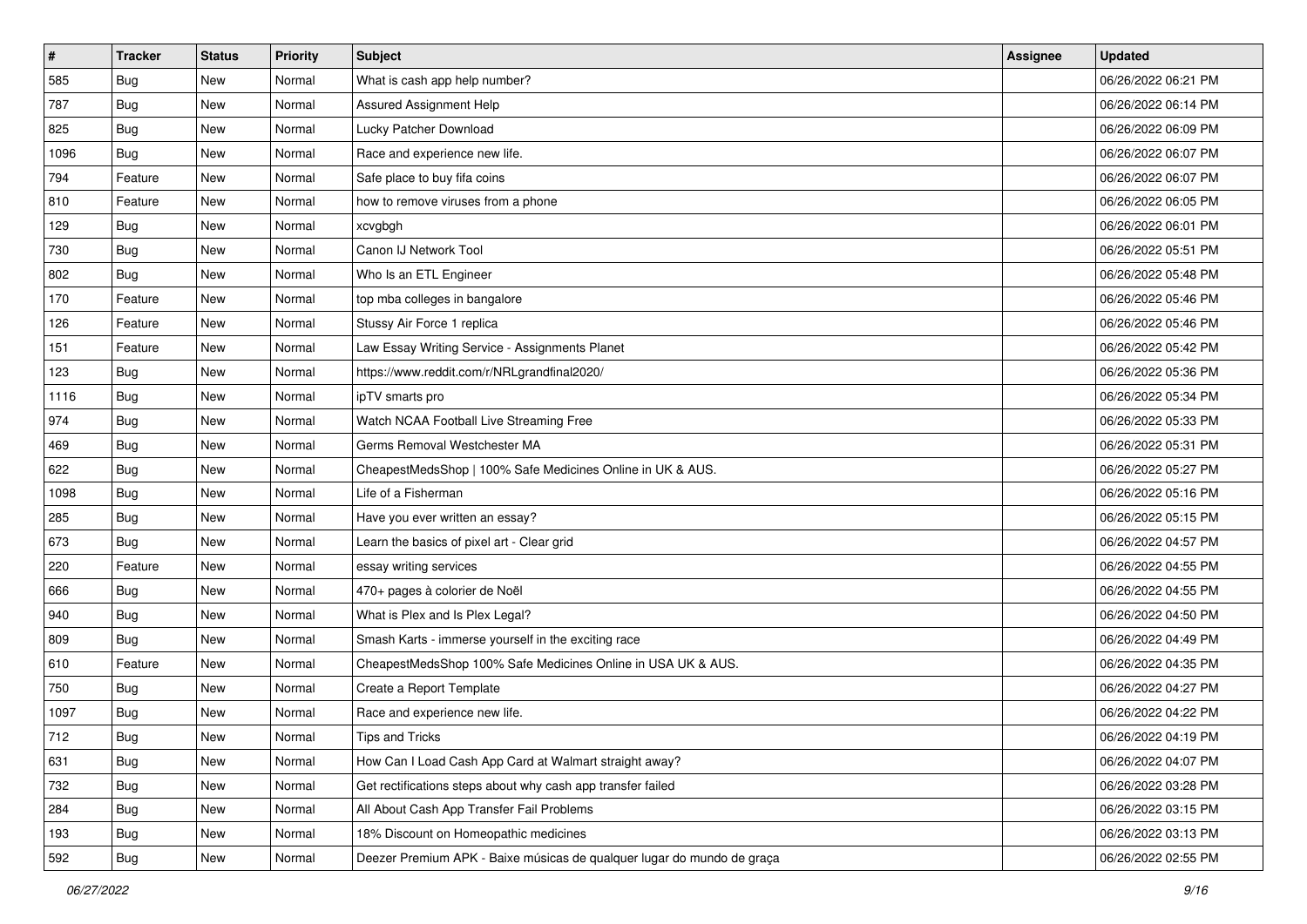| $\sharp$ | <b>Tracker</b> | <b>Status</b> | <b>Priority</b> | <b>Subject</b>                                                                | <b>Assignee</b> | <b>Updated</b>      |
|----------|----------------|---------------|-----------------|-------------------------------------------------------------------------------|-----------------|---------------------|
| 649      | Feature        | New           | Normal          | Pear Health Benefits                                                          |                 | 06/26/2022 02:53 PM |
| 247      | <b>Bug</b>     | New           | Normal          | best 4 Channel Amp                                                            |                 | 06/26/2022 02:47 PM |
| 573      | Bug            | New           | Normal          | Experimente lo mejor en la aplicación Apk de juegos gratis                    |                 | 06/26/2022 02:11 PM |
| 961      | Bug            | <b>New</b>    | Normal          | TeaTv is an Android                                                           |                 | 06/26/2022 02:02 PM |
| 589      | Bug            | New           | Normal          | How can I get the cash app phone number of customer support?                  |                 | 06/26/2022 01:59 PM |
| 754      | <b>Bug</b>     | New           | Normal          | Cómo descargar tonos gratis de teléfono celular                               |                 | 06/26/2022 01:56 PM |
| 568      | <b>Bug</b>     | New           | Normal          | Instale a versão mais recente do YouTube Premium                              |                 | 06/26/2022 01:53 PM |
| 768      | <b>Bug</b>     | New           | Normal          | Where can you buy best jackets online?                                        |                 | 06/26/2022 01:50 PM |
| 144      | <b>Bug</b>     | New           | Normal          | curly bob lace front wigs                                                     |                 | 06/26/2022 01:44 PM |
| 705      | Bug            | <b>New</b>    | Normal          | wuxiaworld                                                                    |                 | 06/26/2022 01:43 PM |
| 784      | <b>Bug</b>     | New           | Normal          | How To Add Money On Cash App Card And Check The Funds?                        |                 | 06/26/2022 01:43 PM |
| 553      | <b>Bug</b>     | New           | Normal          | Cinema HD APK - Free Movie Enjoyment App on Android                           |                 | 06/26/2022 01:39 PM |
| 735      | <b>Bug</b>     | New           | Normal          | A quick fix of how to get money back from cash app stocks                     |                 | 06/26/2022 01:31 PM |
| 265      | <b>Bug</b>     | New           | Normal          | 3 Faq's On Downloading To Your Apple Ipod                                     |                 | 06/26/2022 01:26 PM |
| 623      | <b>Bug</b>     | <b>New</b>    | Normal          | Listen to online radio stations for mobile phones                             |                 | 06/26/2022 01:20 PM |
| 555      | Bug            | New           | Normal          | web design development in hyderabad                                           |                 | 06/26/2022 01:08 PM |
| 664      | Bug            | New           | Normal          | Tea TV Apk Download - The Best Way to Watch Movies Offline                    |                 | 06/26/2022 12:59 PM |
| 811      | Bug            | <b>New</b>    | Normal          | Canon IJ Network Tool                                                         |                 | 06/26/2022 12:58 PM |
| 136      | Bug            | New           | Normal          | snappow                                                                       |                 | 06/26/2022 12:51 PM |
| 189      | Bug            | New           | Normal          | <b>College Biology Writing Services</b>                                       |                 | 06/26/2022 12:50 PM |
| 922      | Bug            | New           | Normal          | Why Is The Need For Assignment Writing Services?                              |                 | 06/26/2022 12:42 PM |
| 783      | Bug            | New           | Normal          | How Do I Determine The Reasons And Solutions To Fix Cash App Transfer Failed? |                 | 06/26/2022 12:30 PM |
| 749      | Bug            | New           | Normal          | The Best Bubble Shooter Game for Android                                      |                 | 06/26/2022 12:12 PM |
| 941      | <b>Bug</b>     | New           | Normal          | is Disney Now and Disney Plus different?                                      |                 | 06/26/2022 12:10 PM |
| 1115     | Bug            | New           | Normal          | How to access your saved favorite Tiktok                                      |                 | 06/26/2022 12:01 PM |
| 466      | Bug            | New           | Normal          | Floor Stripping Westchester MA                                                |                 | 06/26/2022 11:57 AM |
| 549      | Bug            | New           | Normal          | Radio Luisteren                                                               |                 | 06/26/2022 11:56 AM |
| 260      | i Bug          | New           | Normal          | Web Design Services Near Me                                                   |                 | 06/26/2022 11:55 AM |
| 150      | <b>Bug</b>     | New           | Normal          | dfgh                                                                          |                 | 06/26/2022 11:41 AM |
| 1120     | <b>Bug</b>     | New           | Normal          | Summary of 5 best coloring apps on phones                                     |                 | 06/26/2022 11:32 AM |
| 230      | Bug            | New           | Normal          | Add Money To Cash App Card - Auto Cash Apps                                   |                 | 06/26/2022 11:25 AM |
| 698      | Feature        | New           | Normal          | Connect with cash app representative to ask about cash app flip scam          |                 | 06/26/2022 11:24 AM |
| 574      | Bug            | New           | Normal          | How to fix the Epson printer offline issue due to a wired connection?         |                 | 06/26/2022 11:19 AM |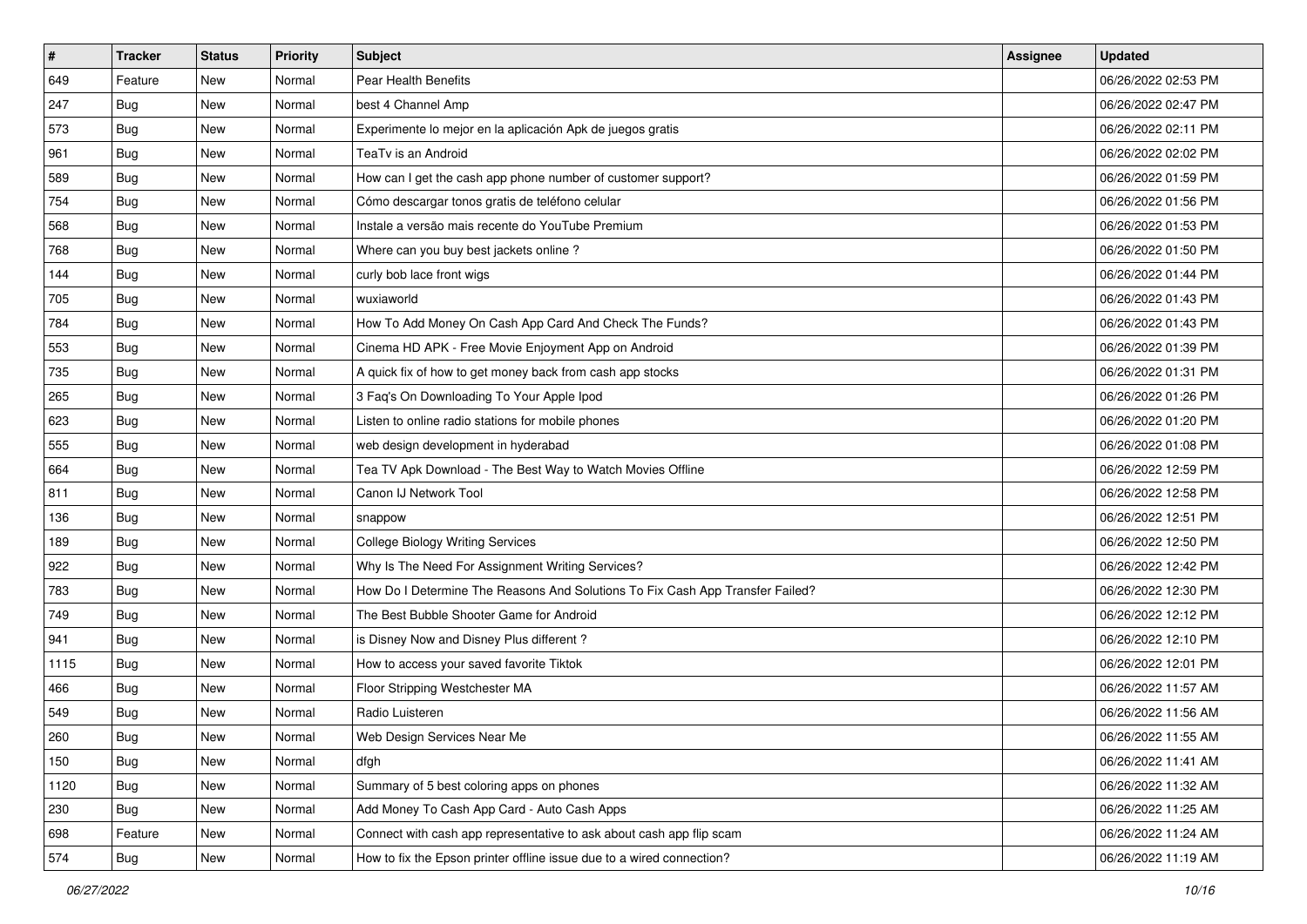| $\sharp$ | <b>Tracker</b> | <b>Status</b> | <b>Priority</b> | Subject                                                                                                                                                  | <b>Assignee</b> | <b>Updated</b>      |
|----------|----------------|---------------|-----------------|----------------------------------------------------------------------------------------------------------------------------------------------------------|-----------------|---------------------|
| 604      | Bug            | New           | Normal          | Idle Game Online                                                                                                                                         |                 | 06/26/2022 11:11 AM |
| 473      | Bug            | <b>New</b>    | Normal          | Floor Stripping Arlington MA                                                                                                                             |                 | 06/26/2022 11:10 AM |
| 257      | Bug            | New           | Normal          | Best latte machines                                                                                                                                      |                 | 06/26/2022 11:07 AM |
| 788      | Bug            | New           | Normal          | Intro Maker Mod APK                                                                                                                                      |                 | 06/26/2022 11:01 AM |
| 470      | Bug            | New           | Normal          | Commercial Floor Cleaning Westchester MA                                                                                                                 |                 | 06/26/2022 10:56 AM |
| 140      | Bug            | New           | Normal          | sugarbalanceusa                                                                                                                                          |                 | 06/26/2022 10:54 AM |
| 547      | Bug            | <b>New</b>    | Normal          | Get rid of the issue of cash app down by calling experts.                                                                                                |                 | 06/26/2022 10:38 AM |
| 952      | <b>Bug</b>     | New           | Normal          | Canon IJ Network Tool                                                                                                                                    |                 | 06/26/2022 10:35 AM |
| 662      | <b>Bug</b>     | <b>New</b>    | Normal          | Oreo TV Download - The Easiest Way to Watch Live TV                                                                                                      |                 | 06/26/2022 10:14 AM |
| 581      | Bug            | <b>New</b>    | Normal          | E-Learning Course Help                                                                                                                                   |                 | 06/26/2022 10:14 AM |
| 597      | <b>Bug</b>     | <b>New</b>    | Normal          | Universo s / f Download                                                                                                                                  |                 | 06/26/2022 10:14 AM |
| 617      | Bug            | New           | Normal          | Buy Vidalista Tablets (Tadalafil) at [\$25 OFF + Free Shipping] Vidalistatablets                                                                         |                 | 06/26/2022 10:11 AM |
| 967      | Feature        | New           | Normal          | stream live nfl games free online                                                                                                                        |                 | 06/26/2022 10:09 AM |
| 993      | <b>Bug</b>     | New           | Normal          | IO Games Free Online                                                                                                                                     |                 | 06/26/2022 09:41 AM |
| 989      | Bug            | <b>New</b>    | Normal          | Barewoods Wax Cigar                                                                                                                                      |                 | 06/26/2022 09:19 AM |
| 1111     | Bug            | New           | Normal          | LOLBeans is a fun battle royale game where you race with other players while avoiding obstacles. Reach the end of<br>the course in competitive gameplay! |                 | 06/26/2022 09:17 AM |
| 706      | Bug            | <b>New</b>    | Normal          | How Can You Cancel A Cash App Payment Without Any Prior Information?                                                                                     |                 | 06/26/2022 09:13 AM |
| 613      | Bug            | New           | Normal          | Buy Aspadol 100mg Tab Online in US, UK, AU   Erospharmacy                                                                                                |                 | 06/26/2022 09:10 AM |
| 142      | Feature        | <b>New</b>    | Normal          | About ashimary hair                                                                                                                                      |                 | 06/26/2022 09:07 AM |
| 115      | Bug            | New           | Normal          | NFL LIVE STREAM                                                                                                                                          |                 | 06/26/2022 08:48 AM |
| 958      | <b>Bug</b>     | New           | Normal          | Avail Cash app support service to know Sutton bank cash app number                                                                                       |                 | 06/26/2022 08:46 AM |
| 658      | Bug            | New           | Normal          | Watermelon Nutrition Facts And Health Benefits                                                                                                           |                 | 06/26/2022 08:33 AM |
| 984      | <b>Bug</b>     | <b>New</b>    | Normal          | How to disable, permanently delete Twitter account on phone, PC                                                                                          |                 | 06/26/2022 08:28 AM |
| 747      | Bug            | New           | Normal          | How to Install Tyflex Plus on Your Android Device                                                                                                        |                 | 06/26/2022 08:16 AM |
| 551      | <b>Bug</b>     | New           | Normal          | Why Do Students Need Online Best Dissertation Writing Services?                                                                                          |                 | 06/26/2022 08:15 AM |
| 874      | Bug            | New           | Normal          | Cómo descargar Minecraft Apk                                                                                                                             |                 | 06/26/2022 08:01 AM |
| 767      | <b>Bug</b>     | <b>New</b>    | Normal          | apkmod                                                                                                                                                   |                 | 06/26/2022 07:59 AM |
| 963      | Feature        | New           | Normal          | Why I am not getting cool cash app card designs- call experts                                                                                            |                 | 06/26/2022 07:52 AM |
| 1102     | <b>Bug</b>     | New           | Normal          | Charlottesville Travel Guide?                                                                                                                            |                 | 06/26/2022 07:44 AM |
| 517      | <b>Bug</b>     | New           | Normal          | Proficient tips to take help of cash app support professionals:                                                                                          |                 | 06/26/2022 07:34 AM |
| 475      | <b>Bug</b>     | New           | Normal          | Floor Cleaning Arlington MA                                                                                                                              |                 | 06/26/2022 07:33 AM |
| 964      | <b>Bug</b>     | New           | Normal          | Can I Fix Cash App Transfer Failed Issues By Adding Sufficient Funds?                                                                                    |                 | 06/26/2022 07:21 AM |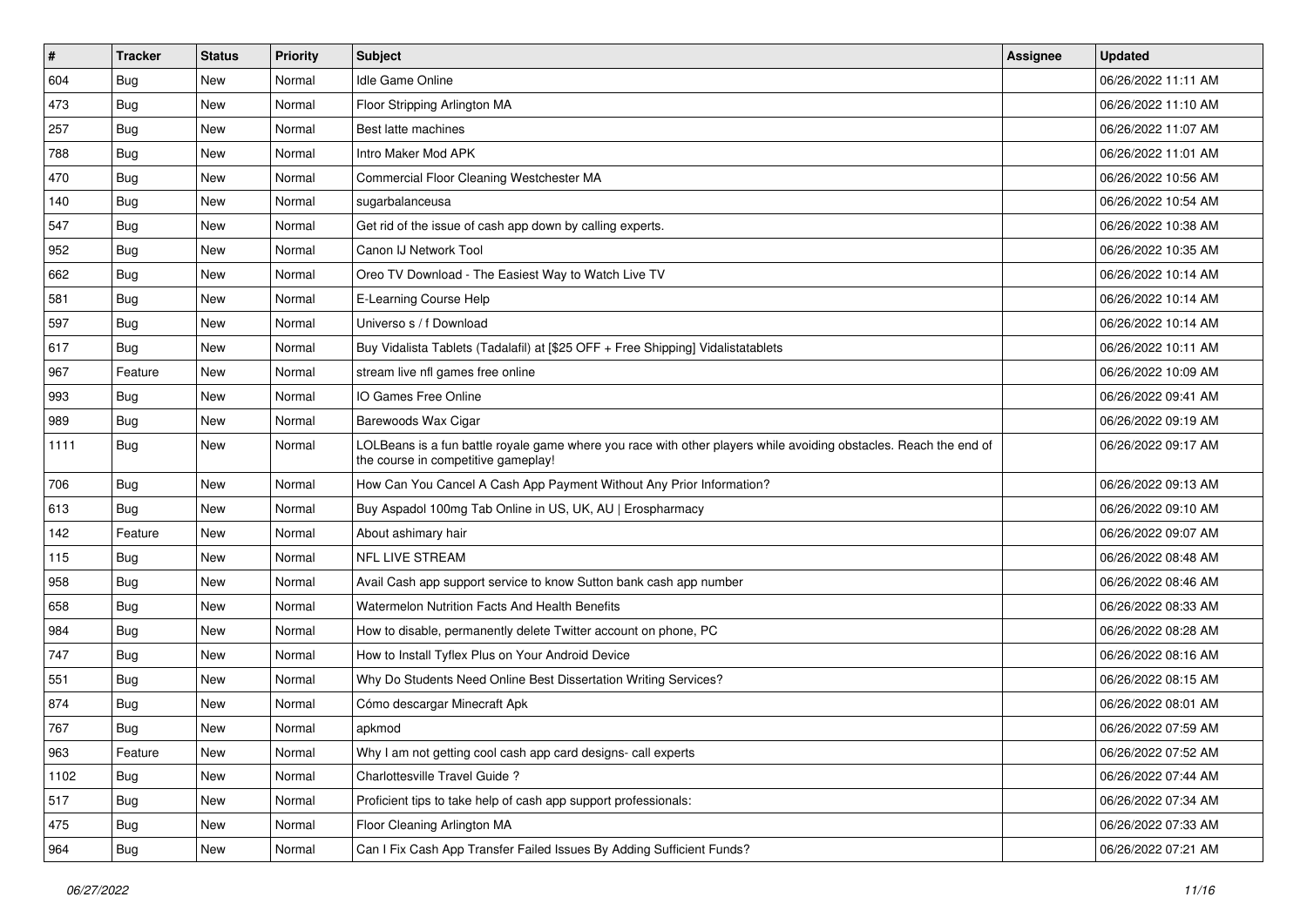| $\vert$ # | <b>Tracker</b> | <b>Status</b> | <b>Priority</b> | Subject                                                                      | Assignee | <b>Updated</b>      |
|-----------|----------------|---------------|-----------------|------------------------------------------------------------------------------|----------|---------------------|
| 771       | <b>Bug</b>     | New           | Normal          | united airlines baggage policy                                               |          | 06/26/2022 07:19 AM |
| 682       | Bug            | New           | Normal          | Does Facebook customer service live chat allow to speak with someone?        |          | 06/26/2022 07:17 AM |
| 628       | Bug            | New           | Normal          | CV reviewing services!                                                       |          | 06/26/2022 06:49 AM |
| 627       | <b>Bug</b>     | New           | Normal          | <b>HELO</b>                                                                  |          | 06/26/2022 06:42 AM |
| 638       | Bug            | New           | Normal          | Run 3 game                                                                   |          | 06/26/2022 06:31 AM |
| 217       | <b>Bug</b>     | New           | Normal          | How this service matter most?                                                |          | 06/26/2022 06:31 AM |
| 728       | Bug            | New           | Normal          | Will Cash App refund money if scammed? Hitches With Optimum Ease             |          | 06/26/2022 06:15 AM |
| 714       | <b>Bug</b>     | <b>New</b>    | Normal          | Cuevana 3 Premium - Enjoy Your Favorite Movies and TV Shows on Your Smart TV |          | 06/26/2022 06:14 AM |
| 977       | Bug            | New           | Normal          | Fans of the Old Country will like this book.                                 |          | 06/26/2022 05:54 AM |
| 990       | <b>Bug</b>     | <b>New</b>    | Normal          | Mushrooms                                                                    |          | 06/26/2022 05:41 AM |
| 198       | <b>Bug</b>     | New           | Normal          | DR. RECKEWEG R42 (HAEMOVENIN) (22ML)                                         |          | 06/26/2022 05:31 AM |
| 946       | Bug            | New           | Normal          | What is Plex and Is Plex Legal?                                              |          | 06/26/2022 05:23 AM |
| 128       | Bug            | New           | Normal          | dfgbd                                                                        |          | 06/26/2022 05:07 AM |
| 717       | <b>Bug</b>     | New           | Normal          | Disney Plus Apk - Watch Movies and TV Shows on Your Device                   |          | 06/26/2022 04:56 AM |
| 686       | <b>Bug</b>     | New           | Normal          | Welcome To The Most Demandable Mahipalpur Escorts Agency                     |          | 06/26/2022 04:37 AM |
| 950       | Bug            | New           | Normal          | ij.start canon                                                               |          | 06/26/2022 04:35 AM |
| 310       | <b>Bug</b>     | <b>New</b>    | Normal          | Mattress Cleaning Services in Virginia Beach VA                              |          | 06/26/2022 04:33 AM |
| 476       | Feature        | New           | High            | American Airlines Reservations                                               |          | 06/26/2022 04:14 AM |
| 935       | <b>Bug</b>     | New           | Normal          | MovieBox Pro Apk - Watch Movies and TV Shows on Your Android Phone           |          | 06/26/2022 04:11 AM |
| 677       | <b>Bug</b>     | New           | Normal          | Logo Design Services Near Me                                                 |          | 06/26/2022 02:32 AM |
| 243       | Feature        | <b>New</b>    | Normal          | Reconstruir la pandilla de la mafia en Gangstar Vegas MOD APK                |          | 06/26/2022 02:20 AM |
| 621       | Bug            | New           | Normal          | Buy All Modafinil & Armodafinil Tablets @Buy Modafinil US                    |          | 06/26/2022 02:20 AM |
| 741       | Bug            | New           | Normal          | <b>Blockchain Technology Solutions</b>                                       |          | 06/26/2022 02:19 AM |
| 994       | Feature        | New           | Normal          | Cricut.com/setup                                                             |          | 06/26/2022 02:00 AM |
| 586       | Bug            | New           | Normal          | Best Modifications For Your Mobile Phone                                     |          | 06/26/2022 01:51 AM |
| 161       | Bug            | New           | Normal          | dfdrtyuio                                                                    |          | 06/26/2022 01:46 AM |
| 259       | Bug            | New           | Normal          | call center services                                                         |          | 06/26/2022 01:30 AM |
| 542       | <b>Bug</b>     | New           | Normal          | Web N Logo Design                                                            |          | 06/26/2022 01:28 AM |
| 554       | <b>Bug</b>     | New           | Normal          | XvideoStudio Video Editor APK Free Download on TechToDown                    |          | 06/26/2022 01:18 AM |
| 352       | <b>Bug</b>     | New           | Normal          | Tile & Grout Cleaning Services in Chesapeake VA                              |          | 06/26/2022 01:05 AM |
| 659       | <b>Bug</b>     | New           | Normal          | Olive Oil Properties And Health Benefits                                     |          | 06/26/2022 12:59 AM |
| 650       | <b>Bug</b>     | New           | Normal          | <b>Cherries Health Benefits</b>                                              |          | 06/26/2022 12:57 AM |
| 202       | <b>Bug</b>     | New           | Normal          | blonde wig                                                                   |          | 06/26/2022 12:52 AM |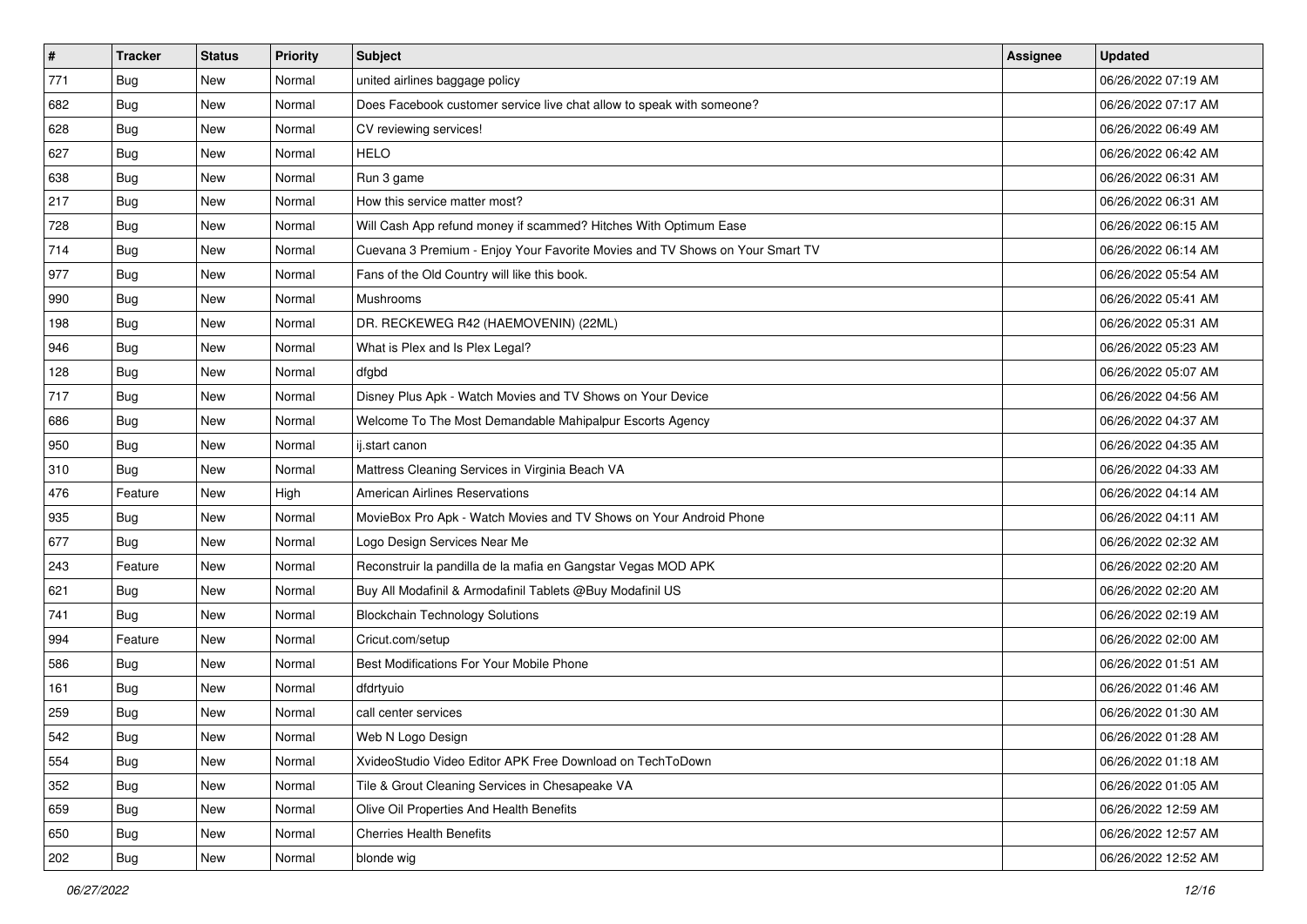| $\sharp$ | <b>Tracker</b> | <b>Status</b> | <b>Priority</b> | Subject                                                                                                 | Assignee | <b>Updated</b>      |
|----------|----------------|---------------|-----------------|---------------------------------------------------------------------------------------------------------|----------|---------------------|
| 587      | <b>Bug</b>     | New           | Normal          | Why Picsart Pro Offers Great Features                                                                   |          | 06/26/2022 12:18 AM |
| 563      | Bug            | New           | Normal          | Understanding the Difference Between Free and Paid Mod Apks                                             |          | 06/26/2022 12:15 AM |
| 708      | Bug            | New           | Normal          | Efficient ways to proceed with the cash app dispute process?                                            |          | 06/26/2022 12:08 AM |
| 630      | <b>Bug</b>     | New           | Normal          | How Can I Load Cash App Card at Walmart straight away?                                                  |          | 06/26/2022 12:04 AM |
| 635      | Bug            | New           | Normal          | Buy Steroids Online with OurMedicnes.com   Best Quality Steroids                                        |          | 06/26/2022 12:01 AM |
| 968      | Feature        | New           | Normal          | watch nfl online free live streaming                                                                    |          | 06/25/2022 11:52 PM |
| 558      | Feature        | New           | Normal          | <b>Stunning Classic Sofas</b>                                                                           |          | 06/25/2022 11:46 PM |
| 954      | Bug            | New           | Normal          | AZ Screen Recorder Mod                                                                                  |          | 06/25/2022 11:24 PM |
| 227      | Bug            | New           | Normal          | Cash App Help & Solutions - Here You Will Get Better Assistance                                         |          | 06/25/2022 11:21 PM |
| 583      | <b>Bug</b>     | <b>New</b>    | High            | Need the Cash app customer service phone number?                                                        |          | 06/25/2022 11:18 PM |
| 477      | <b>Bug</b>     | New           | Normal          | What Does Online Coupon Mean?                                                                           |          | 06/25/2022 11:15 PM |
| 742      | Bug            | New           | Normal          | How Long Does Cash App Support Take To Respond For A Better Support?                                    |          | 06/25/2022 11:00 PM |
| 479      | Bug            | New           | Normal          | Limousine Service Bellevue WA                                                                           |          | 06/25/2022 10:54 PM |
| 800      | <b>Bug</b>     | New           | Normal          | Who Is an ETL Engineer                                                                                  |          | 06/25/2022 10:31 PM |
| 1114     | <b>Bug</b>     | New           | Normal          | To control the car, all you must do is click to go left or right and release the button to go straight. |          | 06/25/2022 10:15 PM |
| 956      | Bug            | New           | Normal          | FNF Free Mods Online                                                                                    |          | 06/25/2022 09:59 PM |
| 1106     | <b>Bug</b>     | New           | Normal          | How Do I Get Cash App ++ Without Confronting Any Technical Glitches?                                    |          | 06/25/2022 09:53 PM |
| 185      | Bug            | New           | Normal          | Non-Plagiarized Research Writing                                                                        |          | 06/25/2022 09:34 PM |
| 710      | <b>Bug</b>     | New           | Normal          | Take Necessary Assistance If You Are Unable Activate Cash App Card                                      |          | 06/25/2022 09:26 PM |
| 1103     | <b>Bug</b>     | New           | Normal          | Idle game fix bug                                                                                       |          | 06/25/2022 09:08 PM |
| 979      | <b>Bug</b>     | <b>New</b>    | Normal          | Free Gas Cards for the Unemployed                                                                       |          | 06/25/2022 09:02 PM |
| 731      | <b>Bug</b>     | New           | Normal          | Avail Of Cash App Customer Service If Unable To Down Cash App Mobile App?                               |          | 06/25/2022 08:36 PM |
| 695      | Bug            | New           | Normal          | Refer Listas IPTV Apk                                                                                   |          | 06/25/2022 08:23 PM |
| 600      | <b>Bug</b>     | New           | Normal          | Play Store Pro                                                                                          |          | 06/25/2022 08:17 PM |
| 225      | Bug            | New           | Normal          | instant personal loan                                                                                   |          | 06/25/2022 08:11 PM |
| 450      | Bug            | New           | Normal          | Floor Stripping Quincy MA                                                                               |          | 06/25/2022 08:06 PM |
| 1024     | <b>Bug</b>     | New           | Normal          | How to choose the right broker                                                                          |          | 06/25/2022 06:23 PM |
| 1025     | <b>Bug</b>     | New           | Normal          | how to change the logo in wordpress                                                                     |          | 06/25/2022 06:20 PM |
| 1026     | <b>Bug</b>     | New           | Normal          | New Puzzle Game for All Age - Dordle                                                                    |          | 06/25/2022 06:17 PM |
| 1027     | <b>Bug</b>     | New           | Normal          | Word hurdle: Viral and Fun Online Game                                                                  |          | 06/25/2022 06:13 PM |
| 636      | Bug            | New           | Normal          | What is the most popular furniture color?                                                               |          | 06/25/2022 04:57 PM |
| 483      | Bug            | New           | Normal          | UK best essay writing service                                                                           |          | 06/25/2022 04:05 PM |
| 598      | <b>Bug</b>     | New           | Normal          | Universo s / f Download                                                                                 |          | 06/25/2022 03:38 PM |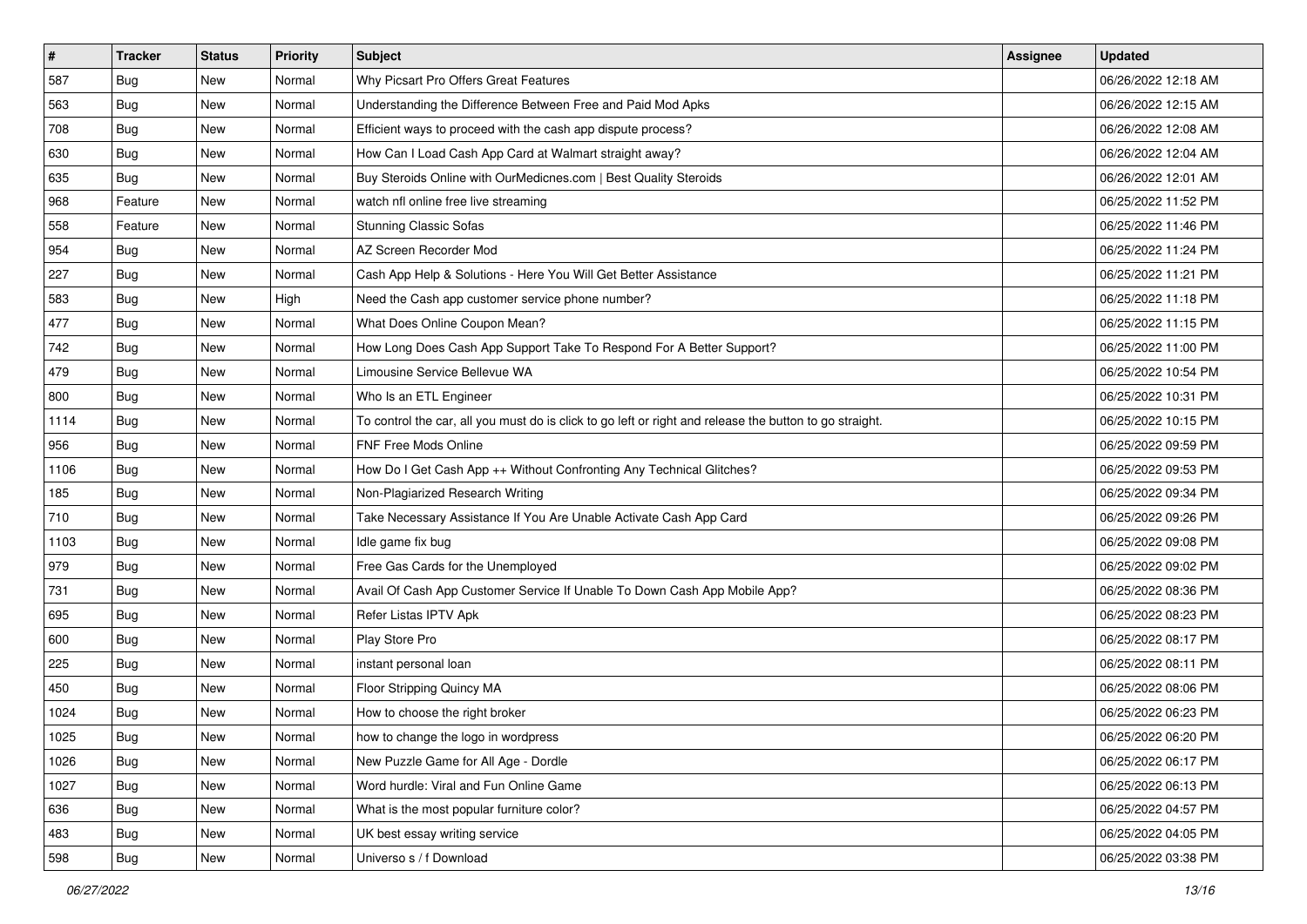| $\vert$ # | <b>Tracker</b> | <b>Status</b> | <b>Priority</b> | <b>Subject</b>                                                                                               | <b>Assignee</b> | <b>Updated</b>      |
|-----------|----------------|---------------|-----------------|--------------------------------------------------------------------------------------------------------------|-----------------|---------------------|
| 724       | Bug            | New           | Normal          | Dial Chime Customer support number for a quick response                                                      |                 | 06/25/2022 10:58 AM |
| 765       | <b>Bug</b>     | New           | Normal          | Follow proper initiatives to check my cash app                                                               |                 | 06/25/2022 10:08 AM |
| 239       | <b>Bug</b>     | New           | Normal          | Algunas características más de Choices MOD APK                                                               |                 | 06/25/2022 10:05 AM |
| 641       | <b>Bug</b>     | <b>New</b>    | Normal          | Get Best Economics Dissertation Writing Service                                                              |                 | 06/25/2022 10:04 AM |
| 711       | Bug            | New           | Normal          | Human Fall Flat Apk Download                                                                                 |                 | 06/25/2022 09:44 AM |
| 1126      | <b>Bug</b>     | New           | Normal          | 1PLSD                                                                                                        |                 | 06/25/2022 09:36 AM |
| 781       | <b>Bug</b>     | New           | Normal          | Free Whatsapp Group to Join                                                                                  |                 | 06/25/2022 01:25 AM |
| 344       | Bug            | New           | Normal          | Odor Removal Services in Chesapeake VA                                                                       |                 | 06/25/2022 12:42 AM |
| 182       | <b>Bug</b>     | New           | Normal          | <b>Healthcare Custom Writing Services</b>                                                                    |                 | 06/25/2022 12:31 AM |
| 240       | Feature        | New           | Normal          | Juego interesante de Dragon Ball Legends MOD APK                                                             |                 | 06/25/2022 12:21 AM |
| 210       | <b>Bug</b>     | New           | Normal          | Issue with check symbol in Cash App? Dial assist number with calling Cash App customer service phone number. |                 | 06/24/2022 10:52 PM |
| 316       | Bug            | New           | Normal          | Finden Sie den besten Klingelton für Ihr Telefon                                                             |                 | 06/24/2022 10:28 PM |
| 721       | Bug            | New           | Normal          | Cómo instalar un Mod Apk                                                                                     |                 | 06/24/2022 09:39 PM |
| 629       | Bug            | New           | Normal          | How Can I Load Cash App Card at Walmart straight away?                                                       |                 | 06/24/2022 07:55 PM |
| 543       | Feature        | New           | Normal          | Get tech assistance with customer support on ATT Yahoo email login issue.                                    |                 | 06/24/2022 05:08 PM |
| 701       | <b>Bug</b>     | New           | Normal          | Why Law Essay Helper UK is Necessary?                                                                        |                 | 06/24/2022 03:17 PM |
| 516       | <b>Bug</b>     | New           | Normal          | Does Cash App Help To Get Cash App Refund Without Any Interruption?                                          |                 | 06/24/2022 01:56 PM |
| 599       | <b>Bug</b>     | New           | Normal          | Do you know how to delete cash app account from your computer?                                               |                 | 06/24/2022 10:42 AM |
| 559       | <b>Bug</b>     | New           | High            | What Are Permission For Applications like Facebook Sending MMS?                                              |                 | 06/24/2022 10:07 AM |
| 1125      | <b>Bug</b>     | New           | Normal          | What is Wordscapes?                                                                                          |                 | 06/24/2022 09:05 AM |
| 661       | <b>Bug</b>     | New           | Normal          | Turbo VPN MOD APK Download                                                                                   |                 | 06/24/2022 08:51 AM |
| 762       | <b>Bug</b>     | New           | Normal          | How To Add Money To A Cash App Card If Struggling With Low Amount?                                           |                 | 06/24/2022 07:48 AM |
| 736       | Bug            | New           | Normal          | I Want to Edit in My Website (transfer-factor.net) Unfortunately, Unable to Edit It                          |                 | 06/24/2022 07:32 AM |
| 678       | <b>Bug</b>     | New           | Normal          | How to be a winner in buidnow gg                                                                             |                 | 06/24/2022 06:57 AM |
| 725       | Feature        | New           | Normal          | What are memo writing services design                                                                        |                 | 06/24/2022 06:24 AM |
| 1124      | <b>Bug</b>     | New           | Normal          | Cookie clicker unblocked                                                                                     |                 | 06/24/2022 05:14 AM |
| 688       | <b>Bug</b>     | New           | Normal          | How to use twitch.tv/activate?                                                                               |                 | 06/24/2022 04:16 AM |
| 1123      | <b>Bug</b>     | New           | Normal          | Where To Watch FIFA World Cup 2022                                                                           |                 | 06/24/2022 03:51 AM |
| 134       | <b>Bug</b>     | New           | Normal          | wisegolfers                                                                                                  |                 | 06/24/2022 03:34 AM |
| 933       | Bug            | New           | Normal          | How Can I Watch Movies on My Mobile Phone                                                                    |                 | 06/24/2022 12:55 AM |
| 172       | Feature        | New           | Normal          | pgdm colleges in bangalore                                                                                   |                 | 06/23/2022 10:47 PM |
| 594       | Feature        | New           | Normal          | How does research proposal help online make it easy for me?                                                  |                 | 06/23/2022 04:40 PM |
| 1105      | Bug            | New           | High            | What is Mahjong online?                                                                                      |                 | 06/23/2022 04:02 PM |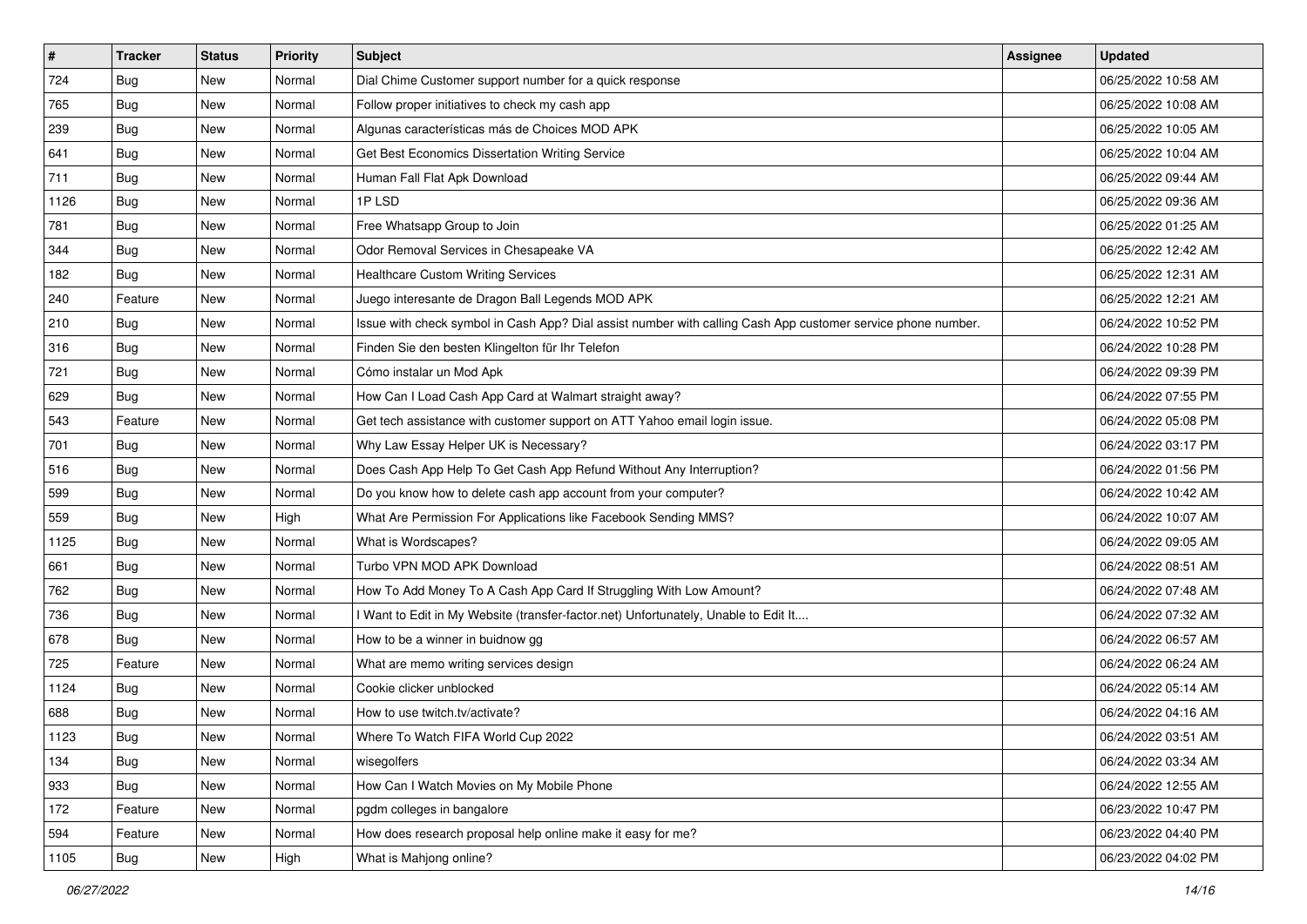| $\sharp$ | <b>Tracker</b> | <b>Status</b> | <b>Priority</b> | <b>Subject</b>                                                           | <b>Assignee</b> | <b>Updated</b>      |
|----------|----------------|---------------|-----------------|--------------------------------------------------------------------------|-----------------|---------------------|
| 816      | <b>Bug</b>     | New           | Normal          | Play Scribble io fun with everyone                                       |                 | 06/23/2022 10:52 AM |
| 174      | Feature        | New           | Normal          | Digital Marketing Philadelphia                                           |                 | 06/23/2022 07:06 AM |
| 654      | Feature        | New           | Normal          | Peach Health Benefits                                                    |                 | 06/23/2022 05:34 AM |
| 1122     | <b>Bug</b>     | New           | Normal          | Count the number of words on the Microsoft Word application in the phone |                 | 06/23/2022 04:19 AM |
| 313      | Bug            | New           | Normal          | Water Extraction Services in Virginia Beach VA                           |                 | 06/23/2022 02:14 AM |
| 766      | <b>Bug</b>     | New           | Normal          | Pobreflix Mod APK Review                                                 |                 | 06/23/2022 01:39 AM |
| 562      | <b>Bug</b>     | New           | Normal          | Learn Basic Mahjong Rules                                                |                 | 06/23/2022 12:48 AM |
| 926      | <b>Bug</b>     | New           | Normal          | tavor 7                                                                  |                 | 06/22/2022 05:08 PM |
| 1121     | Bug            | New           | Normal          | LustreC do not run                                                       |                 | 06/22/2022 08:43 AM |
| 796      | Bug            | <b>New</b>    | Normal          | How Does Cash App ++ actually work and What is the process of it         |                 | 06/22/2022 07:03 AM |
| 786      | <b>Bug</b>     | New           | Normal          | Best Assignment Help in Australia & UK                                   |                 | 06/21/2022 09:28 PM |
| 1069     | <b>Bug</b>     | New           | Normal          | how to get cash app support phone number 24*7 available                  |                 | 06/21/2022 08:36 PM |
| 1072     | Bug            | New           | Normal          | ij.start canon                                                           |                 | 06/21/2022 06:56 PM |
| 1071     | <b>Bug</b>     | New           | Normal          | Cinema HD Review - Cinemahdv2.net                                        |                 | 06/21/2022 06:54 PM |
| 464      | <b>Bug</b>     | <b>New</b>    | Normal          | Upholstery Cleaning Westchester MA                                       |                 | 06/21/2022 04:02 PM |
| 1119     | Bug            | New           | Normal          | Klondike Solitaire                                                       |                 | 06/21/2022 08:25 AM |
| 624      | <b>Bug</b>     | New           | Normal          | Use go with the Driving Directions for your go                           |                 | 06/21/2022 04:54 AM |
| 321      | Bug            | New           | Normal          | Tile & Grout Cleaning Services in Virginia Beach VA                      |                 | 06/21/2022 03:04 AM |
| 1113     | Bug            | New           | Normal          | Press the button to control your car                                     |                 | 06/20/2022 12:09 PM |
| 1092     | Bug            | New           | Normal          | Ellison Estate Vineyard                                                  |                 | 06/20/2022 12:03 PM |
| 1095     | Feature        | New           | High            | Want to Know the Best CV Makers in Dubai?                                |                 | 06/20/2022 06:29 AM |
| 272      | Feature        | New           | Normal          | Fashion                                                                  |                 | 06/19/2022 08:01 AM |
| 895      | Bug            | New           | Normal          | Cash App Scams                                                           |                 | 06/18/2022 02:36 PM |
| 176      | <b>Bug</b>     | New           | Normal          | instant loan without documents                                           |                 | 06/18/2022 01:43 PM |
| 776      | Bug            | New           | Normal          | Wibargain                                                                |                 | 06/17/2022 08:52 PM |
| 670      | Bug            | New           | Normal          | JTWhatsApp Apk - The New and Improved WhatsApp                           |                 | 06/17/2022 04:36 PM |
| 339      | <b>Bug</b>     | New           | Normal          | Upholstery Cleaning Services in Norfolk VA                               |                 | 06/17/2022 04:36 AM |
| 918      | I Bug          | New           | Normal          | Antivirus for IOS                                                        |                 | 06/16/2022 10:36 PM |
| 949      | <b>Bug</b>     | New           | Normal          | <b>Educational Games</b>                                                 |                 | 06/15/2022 09:11 PM |
| 1078     | <b>Bug</b>     | New           | Normal          | What Bank Is Cash App On Plaid? Find Clarity And Assistance              |                 | 06/15/2022 11:56 AM |
| 1080     | Bug            | New           | Normal          | How to use Math Wallet   Nexo wallet   CoinTiger Exchange                |                 | 06/15/2022 11:56 AM |
| 1082     | <b>Bug</b>     | New           | Normal          | Reset chime bank password without phone number                           |                 | 06/15/2022 11:56 AM |
| 1099     | Feature        | New           | Normal          | Whatsapp Plus - A New Way Of Communicating                               |                 | 06/15/2022 10:48 AM |